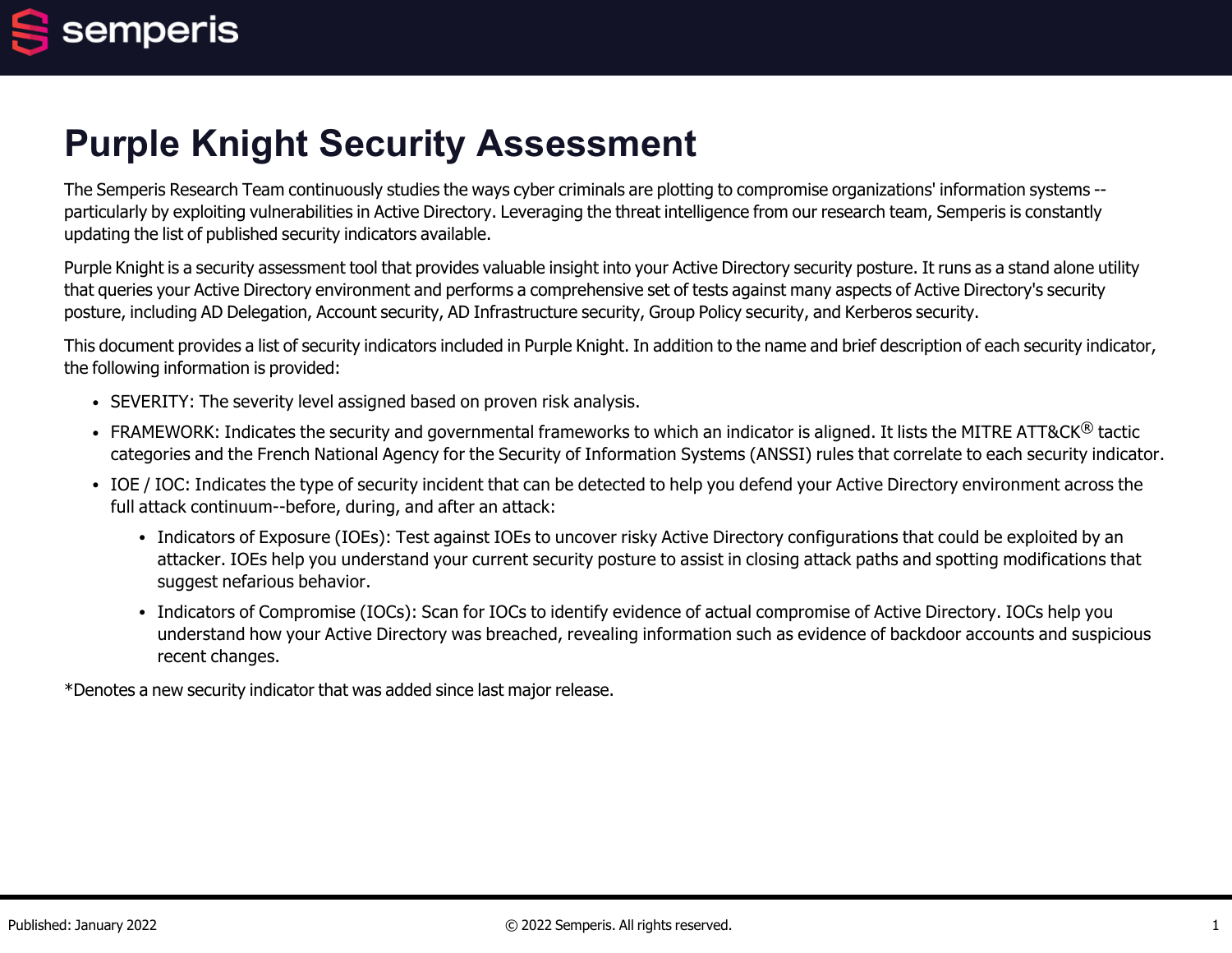

# **Account Security**

Account Security indicators pertain to security weaknesses on individual accounts -- built-in or otherwise, within Active Directory.

Table 1: Security Indicators: Account Security

| <b>INDICATOR NAME</b>                                                             | <b>DESCRIPTION</b>                                                                                                                                                                                                                                                                                          | <b>SEVERITY</b> | <b>FRAMEWORK</b>                                                       | IOE /<br><b>IOC</b>      |
|-----------------------------------------------------------------------------------|-------------------------------------------------------------------------------------------------------------------------------------------------------------------------------------------------------------------------------------------------------------------------------------------------------------|-----------------|------------------------------------------------------------------------|--------------------------|
| * Abnormal Password<br>Refresh                                                    | Looks for user accounts with a recent pwdLastSet change without a corresponding<br>password replication.<br>If the "User must change password at next logon" option is set and then later<br>cleared, could indicate an administrative error or an attempt to bypass the<br>organization's password policy. | Warning         | MITRE ATT&CK:<br><b>Credential Access</b><br>Persistence               | IOE<br><b>IOC</b>        |
| AD objects created<br>within the last 10 days                                     | Looks for any AD objects that were recently created.<br>Allows you to spot unknown or illegitimate accounts. Meant to be used for threat<br>hunting, post-breach investigation, or compromise validation.                                                                                                   | Informational   | <b>MITRE ATT&amp;CK:</b><br><b>Lateral Movement</b><br>Persistence     | <b>IOE</b><br><b>IOC</b> |
| Admins with old<br>passwords                                                      | Looks for Admin accounts whose password has not changed in over 180 days.<br>If Admin account passwords are not changed on a regular basis, these accounts<br>could be ripe for password guessing attacks.                                                                                                  | Warning         | MITRE ATT&CK:<br>Discovery<br>ANSSI:<br>vuln1_password_<br>change_priv | <b>TOF</b>               |
| Built-in domain<br>Administrator account<br>used within the last two<br>weeks     | Checks to see if the lastLogonTimestamp for the built-in Domain Administrator<br>account has been recently updated.<br>Could indicate that the user has been compromised.                                                                                                                                   | Warning         | <b>MITRE ATT&amp;CK:</b><br>Defense Evasion                            | <b>IOE</b><br><b>IOC</b> |
| Built-in domain<br>Administrator account<br>with old password (180<br>days)       | Checks to see if the pwdLastSet attribute on the built-in Domain Administrator<br>account has been changed within the last 180 days.<br>If this password is not changed on a regular basis, this account can be vulnerable<br>to brute force password attacks.                                              | Informational   | MITRE ATT&CK:<br><b>Credential Access</b>                              | <b>TOF</b>               |
| * Changes to Pre-<br>Windows 2000<br><b>Compatible Access</b><br>Group membership | Looks for changes to the built-in "Pre-Windows 2000 Compatible Access" group.<br>It is best to ensure this group does not contain the "Anonymous Logon" or<br>"Everyone" groups.                                                                                                                            | Warning         | MITRE ATT&CK:<br><b>Privilege Escalation</b>                           | <b>IOE</b><br><b>IOC</b> |
| Changes to privileged<br>group membership in<br>the last 7 days                   | Looks for recent changes to the built-in privileged groups.<br>Could indicate attempts to escalate privilege.                                                                                                                                                                                               | Warning         | MITRE ATT&CK:<br>Persistence<br>Privilege Escalation                   | <b>IOE</b><br><b>IOC</b> |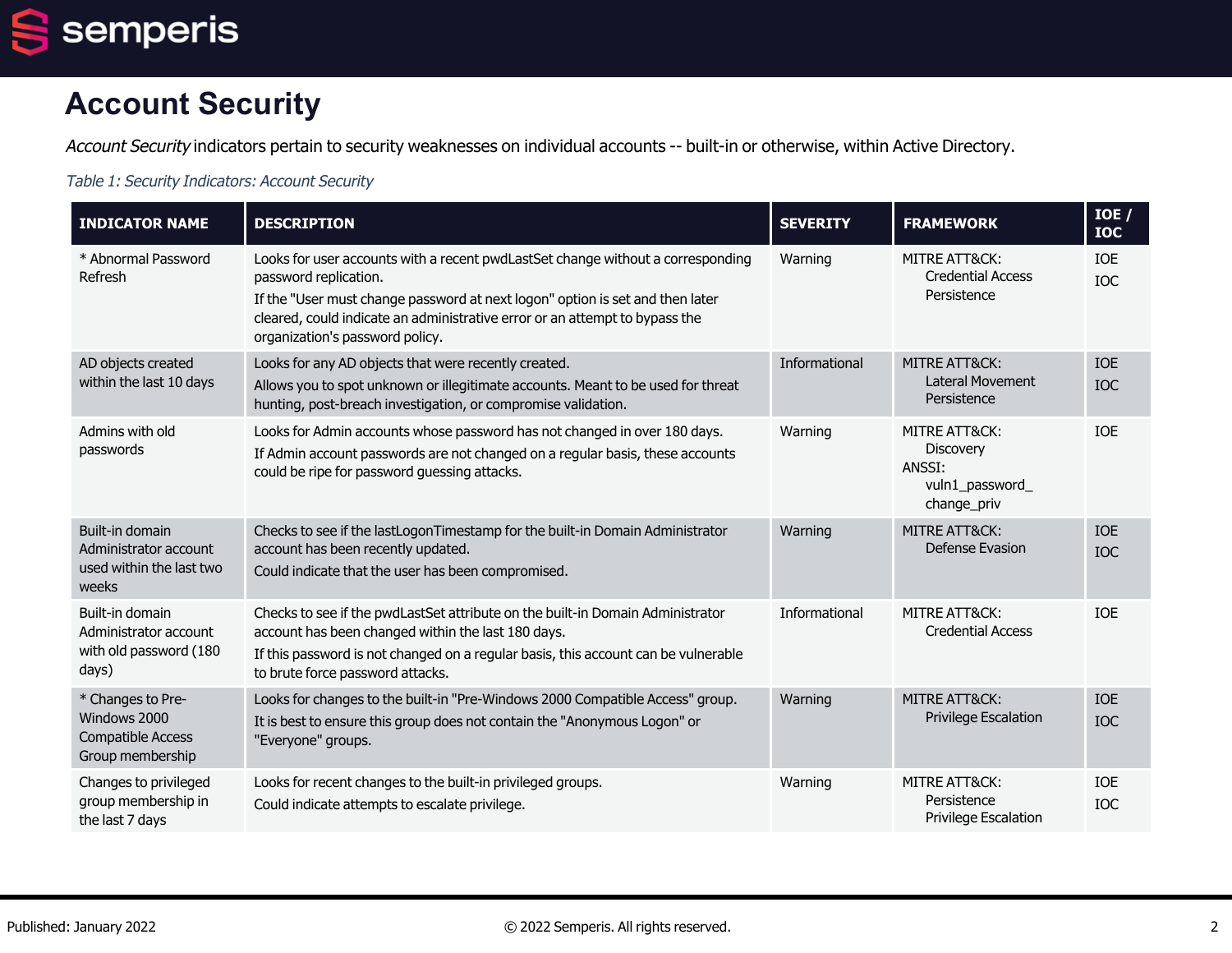

| <b>INDICATOR NAME</b>                                        | <b>DESCRIPTION</b>                                                                                                                                                                                                                                                                                                | <b>SEVERITY</b> | <b>FRAMEWORK</b>                                                                                                                 | $IOE$ /<br><b>IOC</b>    |
|--------------------------------------------------------------|-------------------------------------------------------------------------------------------------------------------------------------------------------------------------------------------------------------------------------------------------------------------------------------------------------------------|-----------------|----------------------------------------------------------------------------------------------------------------------------------|--------------------------|
| Computer accounts in<br>privileged groups                    | Looks for computer accounts that are a member of a domain privileged group.<br>If a computer account is a member of the domain privileged group, then anyone<br>that compromises that computer account can act as a member of that group.                                                                         | Warning         | <b>MITRE ATT&amp;CK:</b><br><b>Privilege Escalation</b>                                                                          | <b>IOE</b>               |
| Enabled admin accounts<br>that are inactive                  | Looks for admin accounts that are enabled, but have not log in for the past 90<br>days.<br>Attackers who can compromise these accounts will be able to operate unnoticed.                                                                                                                                         | Warning         | <b>MITRE ATT&amp;CK:</b><br><b>Credential Access</b><br><b>Privilege Escalation</b><br>ANSSI:<br>vuln1_user_accounts_<br>dormant | <b>IOE</b>               |
| * Ephemeral Admins                                           | Looks for users that were added and removed from an Admin group within a 48<br>hour period.<br>Such short-lived accounts may indicate malicious activity.                                                                                                                                                         | Informational   | <b>MITRE ATT&amp;CK:</b><br>Persistence                                                                                          | <b>IOE</b><br><b>IOC</b> |
| Forest contains more<br>than 50 privileged<br>accounts       | Counts the number of privileged accounts defined in the forest.<br>In general, the more privileged accounts you have, the more opportunities there<br>are for attackers to compromise one of these accounts.                                                                                                      | Warning         | <b>MITRE ATT&amp;CK:</b><br>Privilege Escalation<br>Reconnaissance<br>ANSSI:<br>vuln1_privileged_mem-<br>bers                    | <b>IOE</b>               |
| Privileged accounts with<br>a password that never<br>expires | Identifies privileged accounts (adminCount = $1$ ) where the "Password Never<br>Expires" flag is set.<br>User accounts whose passwords never expire are ripe targets for brute force<br>password guessing. If these accounts are also administrative or privileged<br>accounts, this makes them more of a target. | Warning         | <b>MITRE ATT&amp;CK:</b><br><b>Credential Access</b><br>Privilege Escalation<br>ANSSI:<br>vuln1_dont_expire_priv                 | <b>IOE</b>               |
| Privileged users that are<br>disabled                        | Looks for privileged user accounts that are disabled.<br>If a privileged account is disabled, it should be removed from its privileged group<br>(s) to prevent inadvertent misuse.                                                                                                                                | Informational   | MITRE ATT&CK:<br>Privilege Escalation                                                                                            | <b>IOE</b>               |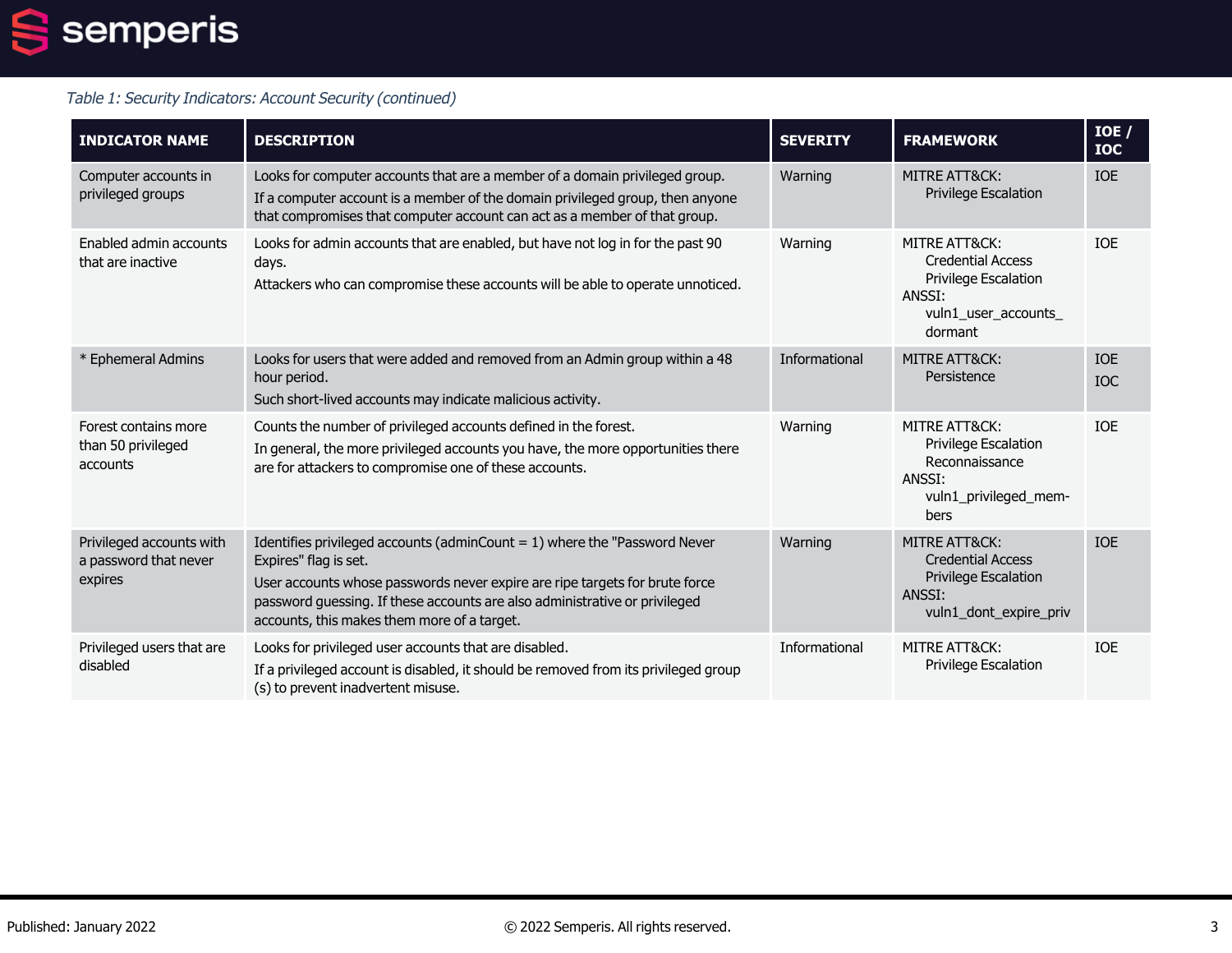

| <b>INDICATOR NAME</b>                          | <b>DESCRIPTION</b>                                                                                                                                                                                                                                                                                                                                                                                                                                                                                                                                                                                                                                                            | <b>SEVERITY</b> | <b>FRAMEWORK</b>                                                                                          | IOE /<br><b>IOC</b>      |
|------------------------------------------------|-------------------------------------------------------------------------------------------------------------------------------------------------------------------------------------------------------------------------------------------------------------------------------------------------------------------------------------------------------------------------------------------------------------------------------------------------------------------------------------------------------------------------------------------------------------------------------------------------------------------------------------------------------------------------------|-----------------|-----------------------------------------------------------------------------------------------------------|--------------------------|
| Privileged users with<br>weak password policy  | Looks for privileged users in each domain that do not have a strong password<br>policy enforced, according to ANSSI framework. It checks both the Fine-Grained<br>Password Policy (FGPP) and the password policy applied to the domain. A strong<br>password defined by ANSSI is at least eight characters long and updated no later<br>than every three years.<br>Weak passwords are easier to crack via brute-force attacks and can provide<br>attackers opportunities for moving laterally or escalating privileges. The risk is<br>even higher for privileged accounts, for when compromised they improve the<br>attacker's chance to quickly advance within the network. | Critical        | <b>MITRE ATT&amp;CK:</b><br><b>Discovery</b><br>ANSSI:<br>vuln2_privileged_mem-<br>bers_password          | IOE<br>IOC               |
| Protected Users group<br>not in use            | Detects when privileged users are not a member of the Protected Users group.<br>The Protected Users group provides privileged users with additional protection<br>from direct credential theft attacks.                                                                                                                                                                                                                                                                                                                                                                                                                                                                       | Informational   | MITRE ATT&CK:<br><b>Credential Access</b><br>ANSSI:<br>vuln3_protected_users                              | <b>IOE</b>               |
| Recent privileged<br>account creation activity | Looks for any privileged users or groups (adminCount $= 1$ ) that were recently<br>created.<br>Allows you to spot privileged accounts and groups that were created without prior<br>knowledge.                                                                                                                                                                                                                                                                                                                                                                                                                                                                                | Informational   | <b>MITRE ATT&amp;CK:</b><br>Persistence                                                                   | <b>IOE</b><br><b>IOC</b> |
| Recent sIDHistory<br>changes on objects        | Detects any recent changes to the sIDHistory on objects, including changes to<br>non-privileged accounts where privileged SIDs are added.<br>Attackers need privileged access to AD to be able to write to sIDHistory, but if such<br>rights exist then writing privileged SIDs to regular user accounts is a stealthy way<br>of creating backdoor accounts.                                                                                                                                                                                                                                                                                                                  | Warning         | MITRE ATT&CK:<br><b>Privilege Escalation</b>                                                              | IOE<br><b>IOC</b>        |
| Trust accounts with old<br>passwords           | Looks for trust accounts whose password has not changed within the last year.<br>Trust accounts facilitate authentication across trusts and should be protected like<br>privileged user accounts. Normally, trust account passwords are rotated<br>automatically, so a trust account without a recent password change could indicate<br>an orphaned trust account.                                                                                                                                                                                                                                                                                                            | Informational   | <b>MITRE ATT&amp;CK:</b><br><b>Initial Access</b><br>ANSSI:<br>vuln2_trusts_accounts                      | <b>IOE</b>               |
| Unprivileged principals<br>as DNS Admins       | Looks for any member of the DNS Admins group that is not a privileged user.<br>Members of this group can be delegated to non-AD administrators (e.g. Admins<br>with networking responsibilities, such as DNS, DHCP, etc.), which can result in<br>these accounts being prime targets for compromise.                                                                                                                                                                                                                                                                                                                                                                          | Warning         | MITRE ATT&CK:<br>Execution<br>Privilege Escalation<br>ANSSI:<br>vuln1_permissions_msdn<br>vuln1_dnsadmins | <b>IOE</b>               |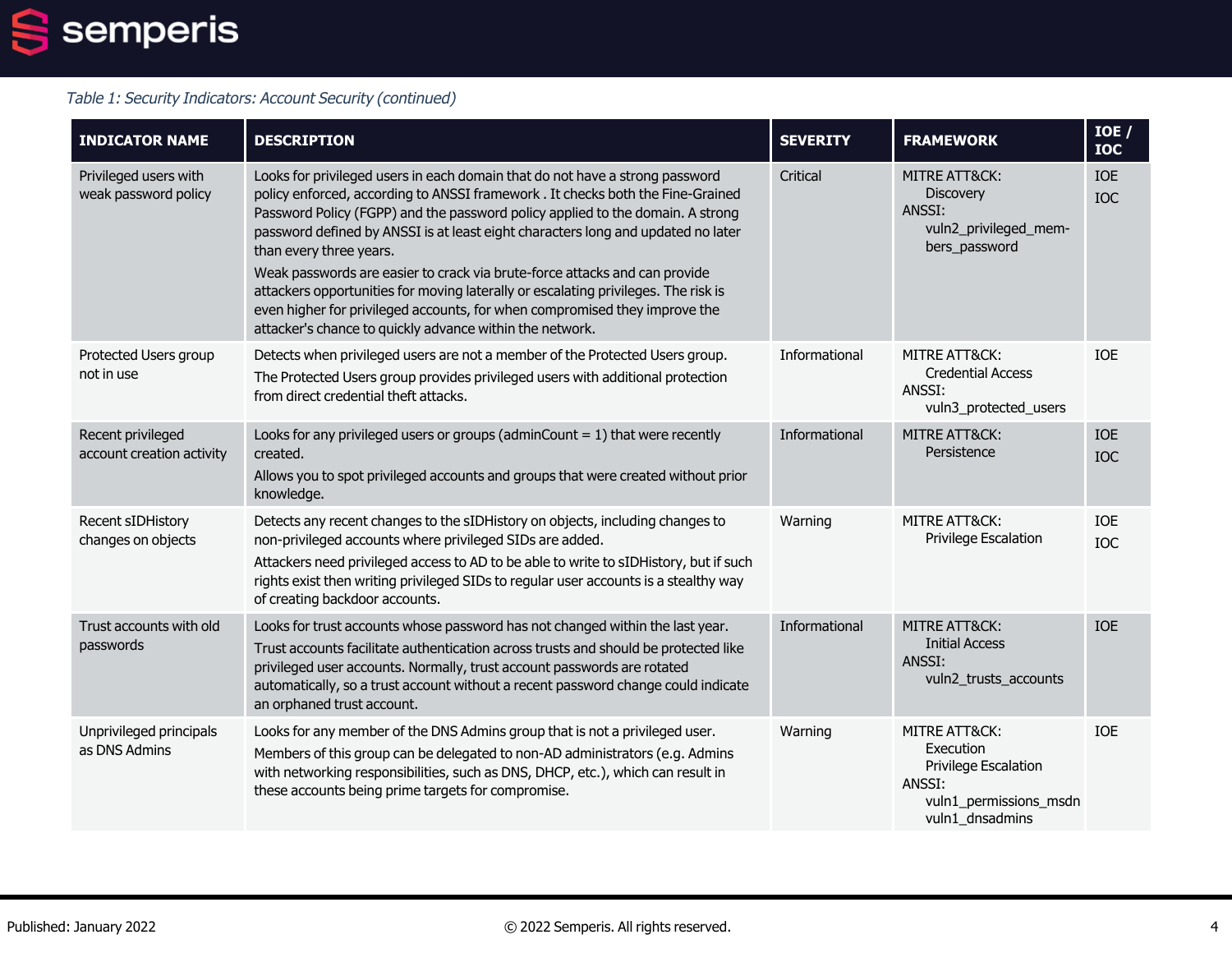

| <b>INDICATOR NAME</b>                                               | <b>DESCRIPTION</b>                                                                                                                                                                                                                                                                                            | <b>SEVERITY</b> | <b>FRAMEWORK</b>                                                                                                                                        | IOE /<br><b>IOC</b> |
|---------------------------------------------------------------------|---------------------------------------------------------------------------------------------------------------------------------------------------------------------------------------------------------------------------------------------------------------------------------------------------------------|-----------------|---------------------------------------------------------------------------------------------------------------------------------------------------------|---------------------|
| Unprotected accounts<br>with adminCount=1                           | Looks for any users or groups that may be under the control of SDProp<br>(adminCount=1) but are no longer members of privileged groups.<br>Might be evidence of an attacker that attempted to cover their tracks and remove a<br>user they used for compromise.                                               | Informational   | <b>MITRE ATT&amp;CK:</b><br><b>Privilege Escalation</b>                                                                                                 | <b>IOE</b><br>IOC   |
| User accounts that store<br>passwords with<br>reversible encryption | Identifies accounts with the "ENCRYPTED_TEXT_PWD_ALLOWED" flag enabled.<br>Attackers may be able to derive these users' passwords from the ciphertext and<br>take over these accounts.                                                                                                                        | Informational   | MITRE ATT&CK:<br><b>Credential Access</b><br>ANSSI:<br>vuln3_reversible_pass-<br>word                                                                   | <b>TOF</b>          |
| User accounts that use<br>DES encryption                            | Identifies user accounts with the "Use Kerberos DES encryption types for this<br>account" flag set.<br>Attackers can easily crack DES passwords using widely available tools, making<br>these accounts ripe for takeover.                                                                                     | Informational   | <b>MITRE ATT&amp;CK:</b><br><b>Credential Access</b><br>ANSSI:<br>vuln2 kerberos prop-<br>erties_deskey                                                 | <b>TOE</b>          |
| User accounts with<br>password not required                         | Identifies user accounts where a password is not required.<br>Accounts with weak access controls are often targeted to move laterally or gain a<br>persistence foothold with the environment.                                                                                                                 | Informational   | MITRE ATT&CK:<br><b>Lateral Movement</b>                                                                                                                | <b>IOE</b>          |
| Users and computers<br>with non-default Primary<br><b>Group IDs</b> | Returns a list of all users and computers whose Primary Group IDs (PGIDs) are not<br>the defaults for domain users and computers.<br>Modifying the Primary Group ID is a stealthy way for an attacker to escalate<br>privileges without triggering member attribute auditing for group membership<br>changes. | Informational   | <b>MITRE ATT&amp;CK:</b><br>Privilege Escalation<br>ANSSI:<br>vuln1_primary_group_<br>id_1000<br>vuln3_primary_group_<br>id_nochange                    | IOE<br>IOC          |
| * Users and computers<br>without readable PGID                      | Finds users and computers that can not read the Primary Group ID (PGID).<br>May be caused by removing the default Read permission, which could indicate an<br>attempt to hide the user (in combination with removal of the memberOf attribute).                                                               | Warning         | <b>MITRE ATT&amp;CK:</b><br>Defense Evasion                                                                                                             | <b>IOE</b><br>IOC   |
| Users with Kerberos pre-<br>authentication disabled                 | Looks for users with Kerberos pre-authentication disabled.<br>These users can be targeted for ASREP-Roasting attacks (like "Kerberoasting").                                                                                                                                                                  | Warning         | <b>MITRE ATT&amp;CK:</b><br><b>Credential Access</b><br>ANSSI:<br>vuln1_kerberos_prop-<br>erties preauth priv<br>vuln2_kerberos_prop-<br>erties_preauth | <b>IOE</b>          |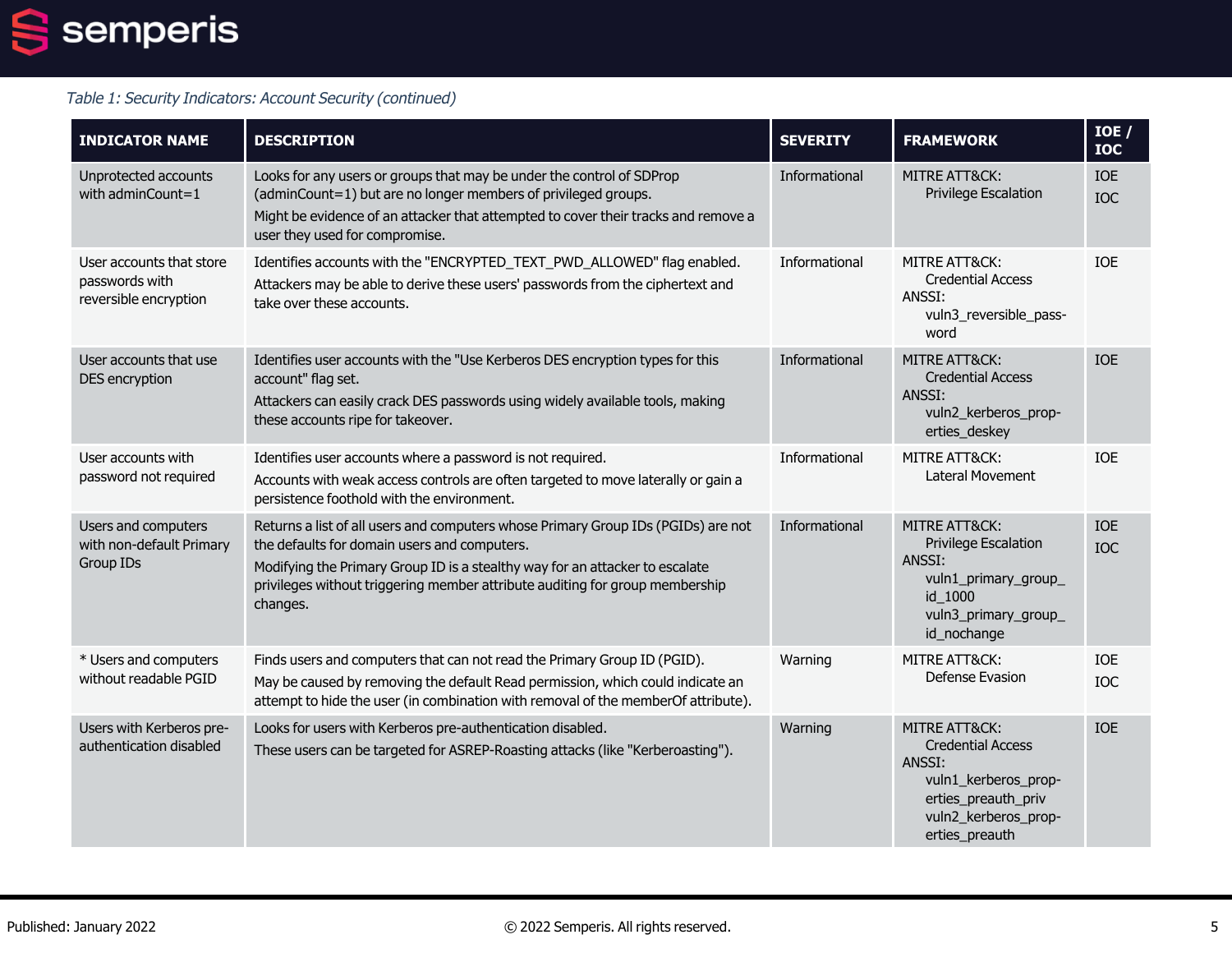

| <b>INDICATOR NAME</b>                         | <b>DESCRIPTION</b>                                                                                                                                    | <b>SEVERITY</b> | <b>FRAMEWORK</b>                                                         | IOE /<br><b>IOC</b> |
|-----------------------------------------------|-------------------------------------------------------------------------------------------------------------------------------------------------------|-----------------|--------------------------------------------------------------------------|---------------------|
| Users with old<br>passwords                   | Looks for user accounts whose password has not changed in over 180 days.<br>These accounts could be ripe for password guessing attacks.               | Warning         | MITRE ATT&CK:<br><b>Credential Access</b><br>Persistence                 | <b>IOE</b>          |
| Users with Password<br>Never Expires flag set | Identifies user accounts where the "Password Never Expires" flag is set.<br>These accounts can be potential targets for brute force password attacks. | Informational   | MITRE ATT&CK:<br><b>Credential Access</b><br>ANSSI:<br>vuln2_dont_expire | <b>IOE</b>          |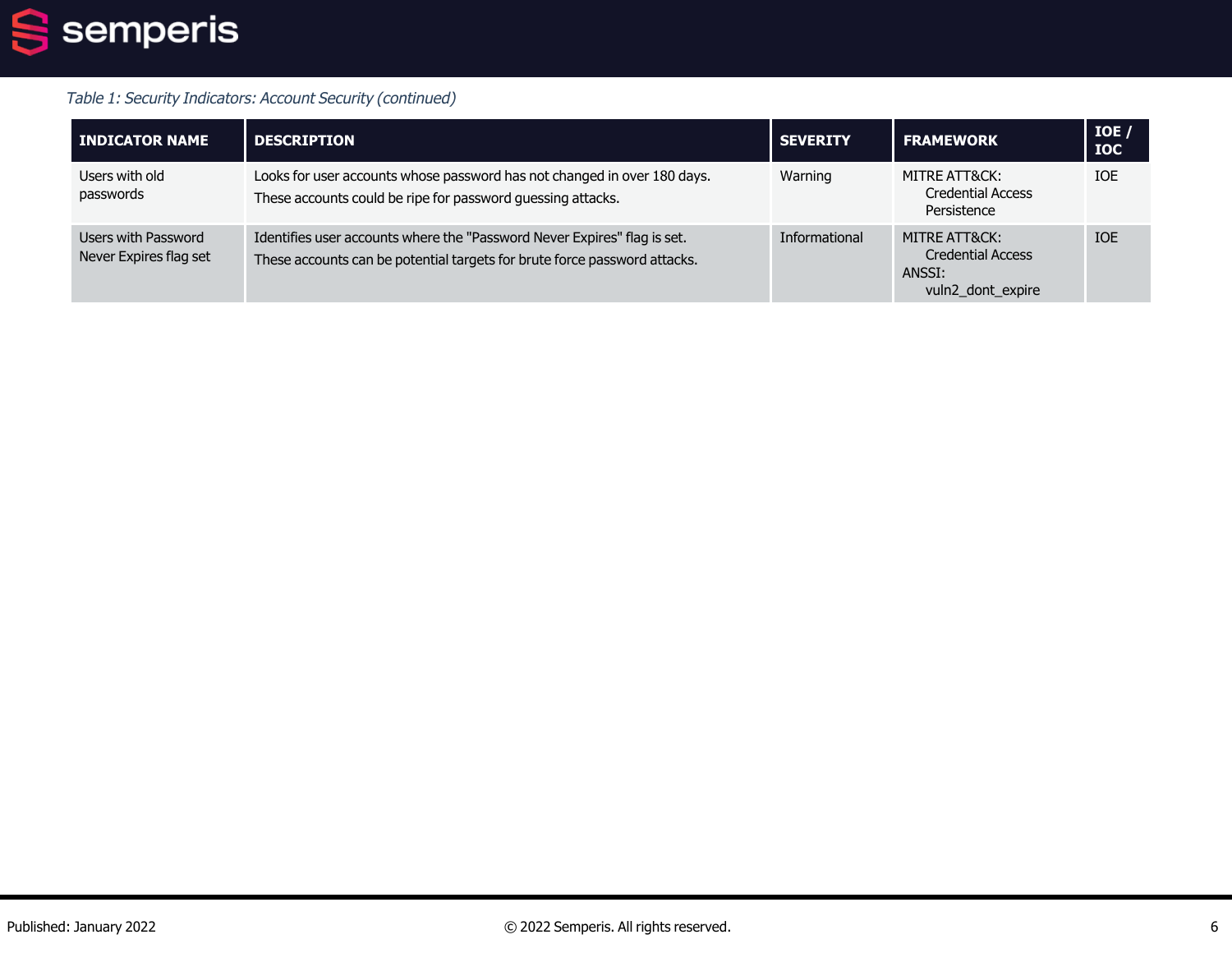semperis  $\blacksquare$ 

# **AD Delegation**

AD Delegation is a critical part of security and compliance. By delegating control over Active Directory, you can grant users or groups permissions without adding users to privileged groups.

Table 2: Security Indicators: AD Delegation

| <b>INDICATOR NAME</b>                                                      | <b>DESCRIPTION</b>                                                                                                                                                                                                                                                                                                                                            | <b>SEVERITY</b> | <b>FRAMEWORK</b>                                                                                                             | IOE /<br><b>IOC</b>      |
|----------------------------------------------------------------------------|---------------------------------------------------------------------------------------------------------------------------------------------------------------------------------------------------------------------------------------------------------------------------------------------------------------------------------------------------------------|-----------------|------------------------------------------------------------------------------------------------------------------------------|--------------------------|
| Built-in guest account is<br>enabled                                       | Checks to ensure that the built-in AD "quest" account is disabled.<br>An enabled guest account allows for passwordless access to the domain, which<br>could present a security risk.                                                                                                                                                                          | Informational   | MITRE ATT&CK:<br>Discovery<br>Reconnaissance                                                                                 | <b>IOE</b>               |
| Changes to AD display<br>specifiers in the past 90<br>days                 | Looks for recent changes made to the adminContextMenu attribute on AD display<br>specifiers.<br>Modifying this attribute can potentially allow attackers to utilize context menus to<br>get users to run arbitrary code.                                                                                                                                      | Informational   | MITRE ATT&CK:<br>Defense Evasion<br>Execution                                                                                | <b>IOE</b><br><b>IOC</b> |
| Changes to default<br>security descriptor<br>schema in the last 90<br>days | Detects recent schema attribute changes made on the default security descriptor.<br>If an attacker gets access to the schema instance in a forest, any changes made<br>can propagate to newly created objects in AD, potentially weakening AD security<br>posture.                                                                                            | Warning         | MITRE ATT&CK:<br>Defense Evasion<br><b>Privilege Escalation</b>                                                              | <b>IOE</b><br><b>IOC</b> |
| <b>Changes to MS LAPS</b><br>read permissions                              | Looks for permissions on computer accounts that could allow inadvertent<br>exposure of local administrator accounts in environments that use Microsoft LAPS.<br>Attackers may use this capability to laterally move through a domain using<br>compromised local administrator accounts.                                                                       | Informational   | MITRE ATT&CK:<br><b>Credential Access</b><br><b>Lateral Movement</b>                                                         | <b>IOE</b>               |
| Domain Controller<br>owner is not an<br>administrator                      | Looks for Domain Controller computer accounts whose owner is not a Domain<br>Admins, Enterprise Admins, or built-in Administrator account.<br>Gaining control of DC machine accounts allows for an easy path to compromising<br>the domain.                                                                                                                   | Warning         | MITRE ATT&CK:<br><b>Credential Access</b><br>Privilege Escalation<br>ANSSI:<br>vuln1_permissions_dc                          | <b>TOF</b>               |
| <b>Enterprise Key Admins</b><br>with full access to<br>domain              | Looks for evidence of a bug in certain versions of Windows Server 2016 Adprep<br>that granted undue access to the Enterprise Key Admins group.<br>This issue was corrected in a subsequent release of Windows 2016; however, if<br>this fix has not been applied, this bug grants this group the ability to replicate all<br>changes from AD (DCSync attack). | Warning         | MITRE ATT&CK:<br><b>Credential Access</b><br><b>Lateral Movement</b><br>Privilege Escalation<br>ANSSI:<br>vuln2_adupdate_bad | <b>IOE</b>               |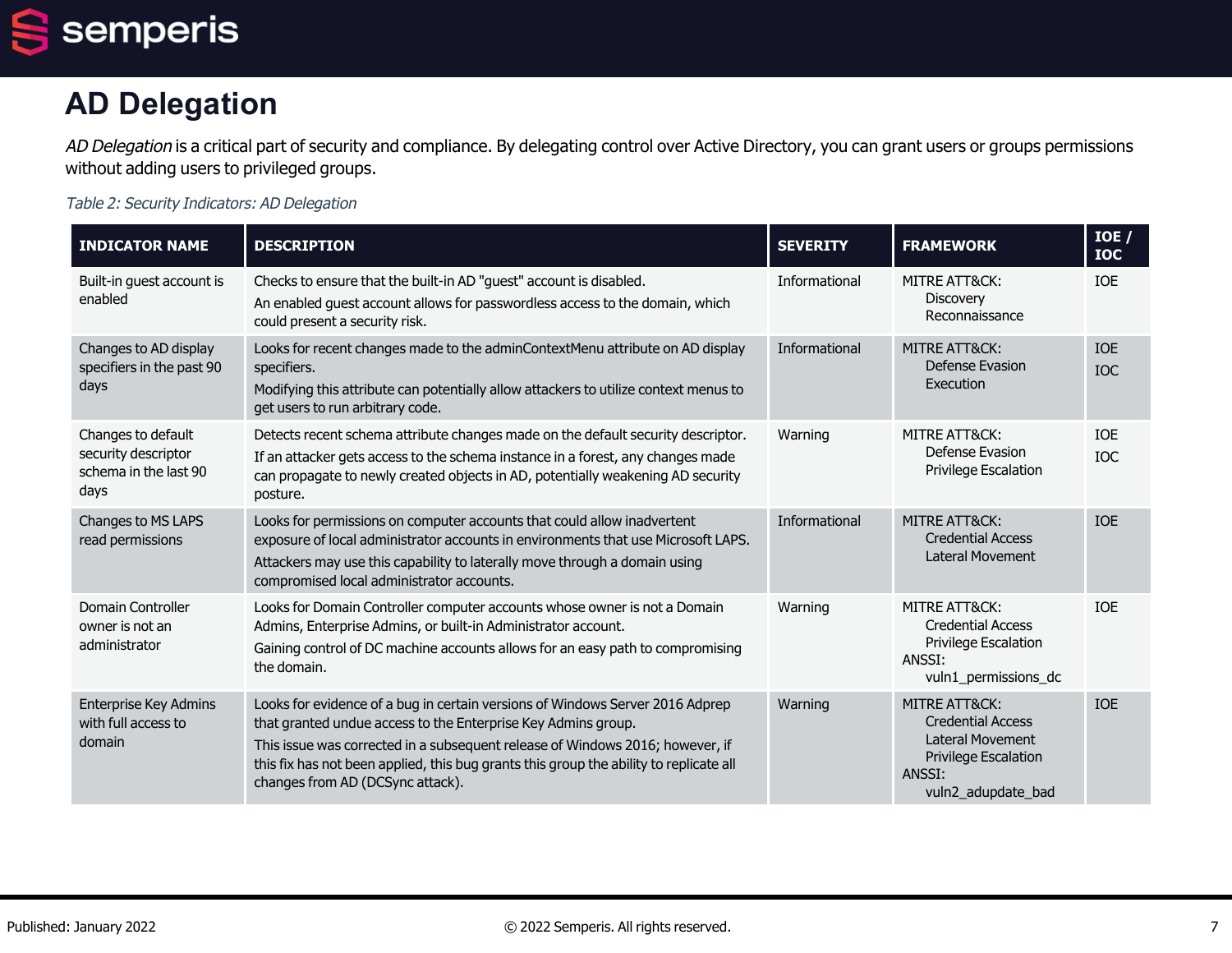

#### Table 2: Security Indicators: AD Delegation (continued)

| <b>INDICATOR NAME</b>                                          | <b>DESCRIPTION</b>                                                                                                                                                                                                                                                                                                                                                                                                                                                                                                           | <b>SEVERITY</b> | <b>FRAMEWORK</b>                                                                                        | IOE /<br><b>IOC</b>      |
|----------------------------------------------------------------|------------------------------------------------------------------------------------------------------------------------------------------------------------------------------------------------------------------------------------------------------------------------------------------------------------------------------------------------------------------------------------------------------------------------------------------------------------------------------------------------------------------------------|-----------------|---------------------------------------------------------------------------------------------------------|--------------------------|
| * Foreign<br>Security Principals in<br><b>Privileged Group</b> | Looks for members of built-in protected groups which are Foreign Security<br>Principals. Special care should be taken when including accounts from other<br>domains as members of privileged groups.<br>Foreign Security Principals do not have the adminCount attribute and therefore<br>may not be detected by some security auditing tools. Additionally, an attacker may<br>add a privileged account and attempt to hide it using this method.                                                                           | Warning         | <b>MITRE ATT&amp;CK:</b><br>Defense Evasion<br>Persistence                                              | <b>IOE</b>               |
| Inheritance enabled on<br>AdminSDHolder object                 | Checks for inheritance being enabled on the Access Control List (ACL) of the<br>AdminSDHolder object, which could indicate an attempt to modify permissions on<br>privileged objects that are subject to AdminSDHolder (for example, users or<br>groups with adminCount=1).<br>Changes to the AdminSDHolder object are very rate. Administrators should know<br>that a change was made and be able to articulate the reason for the change. If the<br>change was not intentional, the likelihood of compromise is very high. | Critical        | MITRE ATT&CK:<br><b>Credential Access</b><br>Defense Evasion                                            | <b>IOE</b><br><b>IOC</b> |
| Non-default access to<br>DPAPI key                             | Checks domain controllers for non-default principals that are permitted to retrieve<br>the domain DPAPI backup key.<br>With these permissions, an attacker could recover all domain data encrypted via<br>DPAPI.                                                                                                                                                                                                                                                                                                             | Warning         | <b>MITRE ATT&amp;CK:</b><br><b>Credential Access</b><br>ANSSI:<br>vuln1_permissions_dpapi               | <b>IOE</b>               |
| Non-default principals<br>with DC Sync rights on<br>the domain | Looks for security principals with Replicating Changes All or Replicating Directory<br>Changes permissions on the domain naming context object.<br>Security principals with these permissions on the domain naming context object<br>can potentially retrieve password hashes for users in an AD domain (DCSync<br>attack).                                                                                                                                                                                                  | Critical        | <b>MITRE ATT&amp;CK:</b><br><b>Credential Access</b><br>ANSST:<br>vuln1_permissions_nam-<br>ing_context | <b>IOE</b>               |
| Non-default value on<br>ms-Mcs-AdmPwd<br>SearchFlags           | Looks for changes to the default searchFlags on the ms-Mcs-AdmPwd schema.<br>Some flags may inadvertently cause the password to be visible to unintended<br>users allowing an attacker to use it as a stealthy backdoor.                                                                                                                                                                                                                                                                                                     | Warning         | MITRE ATT&CK:<br><b>Credential Access</b>                                                               | <b>IOE</b><br>IOC        |
| Non-privileged users<br>with access to gMSA<br>passwords       | Looks for principals listed within the MSDS-groupMSAmembership that are not in<br>the built-in admin groups.<br>An attacker that controls access to the gMSA account can retrieve passwords for<br>resources managed with gMSA.                                                                                                                                                                                                                                                                                              | Warning         | MITRE ATT&CK:<br><b>Credential Access</b>                                                               | <b>IOE</b><br><b>IOC</b> |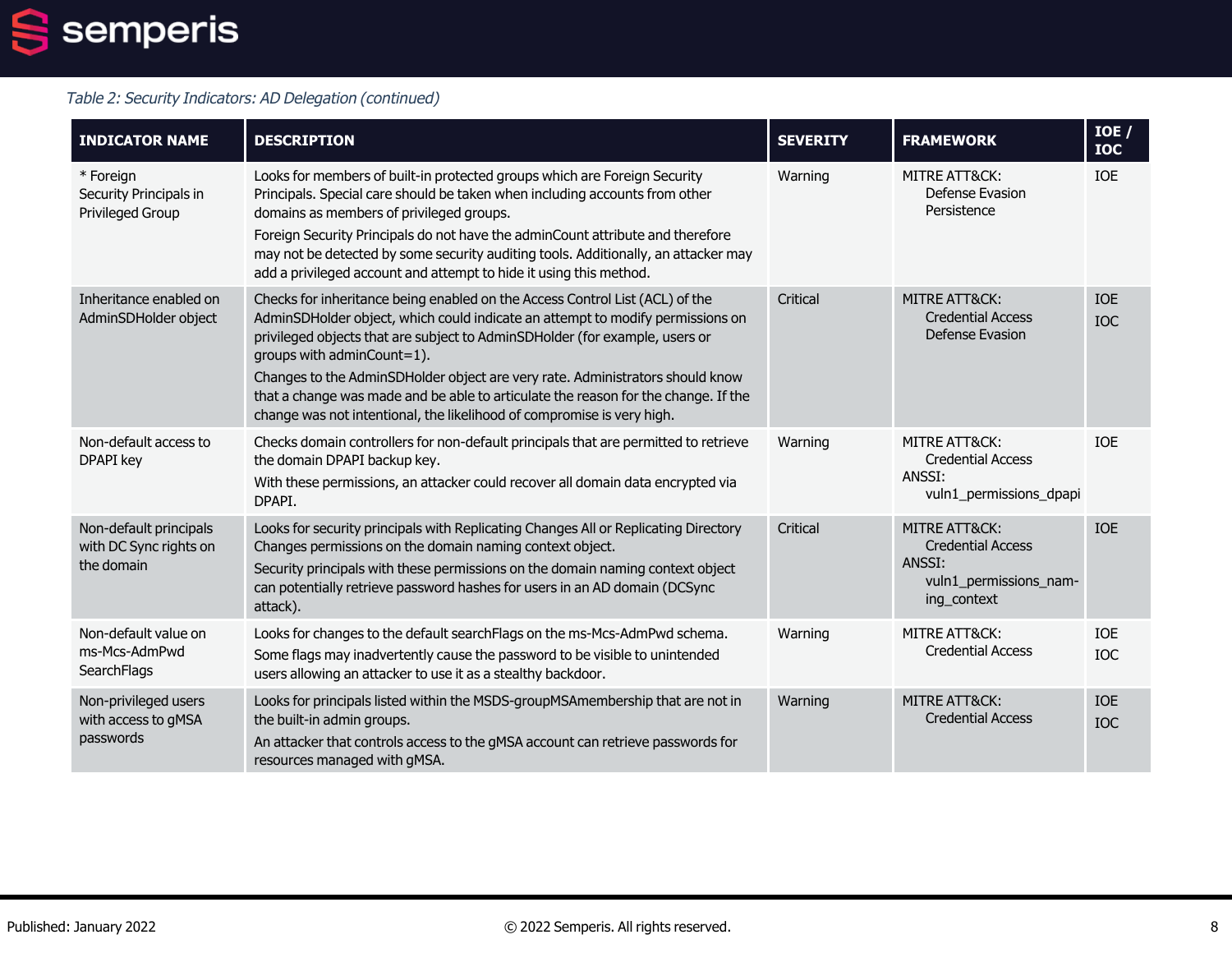## 2 semperis

#### Table 2: Security Indicators: AD Delegation (continued)

| <b>INDICATOR NAME</b>                                                       | <b>DESCRIPTION</b>                                                                                                                                                                                                                                                                                                                                                                               | <b>SEVERITY</b> | <b>FRAMEWORK</b>                                                                                                                                           | IOE /<br><b>IOC</b> |
|-----------------------------------------------------------------------------|--------------------------------------------------------------------------------------------------------------------------------------------------------------------------------------------------------------------------------------------------------------------------------------------------------------------------------------------------------------------------------------------------|-----------------|------------------------------------------------------------------------------------------------------------------------------------------------------------|---------------------|
| Objects in built-in<br>protected groups<br>without adminCount=1<br>(SDProp) | Looks for objects in built-in protected groups whose adminCount attribute is not<br>set to 1.<br>If an object within these groups has an adminCount not equal to 1, they could<br>signify that the DACLs were manually set (no inheritance) or that there is an issue<br>with SDProp.                                                                                                            | Informational   | <b>MITRE ATT&amp;CK:</b><br>Defense Evasion<br>Persistence                                                                                                 | IOE<br><b>IOC</b>   |
| Permission changes on<br>AdminSDHolder object                               | Looks for Access Control List (ACL) changes on the AdminSDHolder object.<br>Could indicate an attempt to modify permissions on privileged objects that are<br>subject to AdminSDHolder.                                                                                                                                                                                                          | Critical        | <b>MITRE ATT&amp;CK:</b><br>Defense Evasion<br>Privilege Escalation<br>ANSSI:<br>vuln1_permissions_<br>adminsdholder<br>vuln1_privileged_mem-<br>bers_perm | <b>IOE</b><br>IOC   |
| Privileged objects with<br>unprivileged owners                              | Looks for privileged objects (adminCount $=1$ ) that are owned by an unprivileged<br>account.<br>Any compromise of an unprivileged account could result in a privileged object's<br>delegation being modified.                                                                                                                                                                                   | Warning         | <b>MITRE ATT&amp;CK:</b><br>Privilege Escalation<br>ANSSI:<br>vuln1_permissions_<br>adminsdholder                                                          | <b>IOE</b>          |
| Unprivileged users can<br>add computer accounts<br>to domain                | Checks to see if unprivileged domain members are allowed to add computer<br>accounts to a domain.<br>Having the ability to add computer accounts to a domain can be abused by<br>Kerberos-based attacks.                                                                                                                                                                                         | Informational   | <b>MITRE ATT&amp;CK:</b><br><b>Credential Access</b><br><b>Lateral Movement</b>                                                                            | <b>IOE</b>          |
| * Users with permissions<br>to set Server Trust<br>Account                  | Checks the domain NC head permissions to see if the Server_Trust_Account flag is<br>set on computer objects.<br>An attacker that can seed authenticated users with these permissions can utilize<br>their access to promote any computer they control to Domain Controller status,<br>enabling privilege escalation to AD services and carrying out credential access<br>attacks such as DCSync. | Critical        | <b>MITRE ATT&amp;CK:</b><br>Privilege Escalation                                                                                                           | <b>IOE</b>          |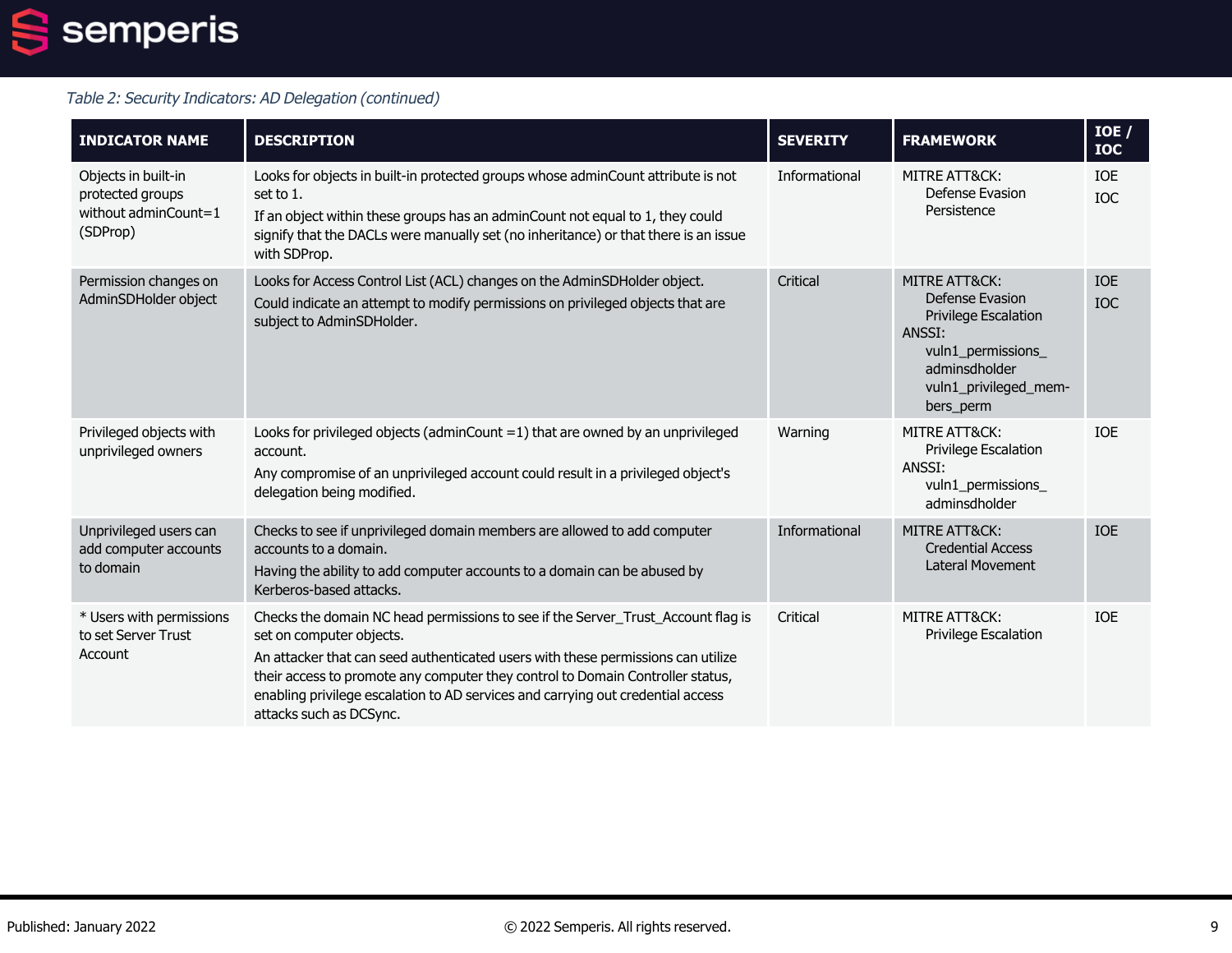

# **AD Infrastructure Security**

AD Infrastructure Security indicators pertain to the security configuration of core parts of Active Directory's own infrastructure configuration.

| <b>INDICATOR NAME</b>                                                    | <b>DESCRIPTION</b>                                                                                                                                                                                                                    | <b>SEVERITY</b> | <b>FRAMEWORK</b>                                                                                                                                         | IOE/<br><b>TOC</b> |
|--------------------------------------------------------------------------|---------------------------------------------------------------------------------------------------------------------------------------------------------------------------------------------------------------------------------------|-----------------|----------------------------------------------------------------------------------------------------------------------------------------------------------|--------------------|
| AD Certificate Authority<br>with Web Enrollment<br>(PetitPotam and ESC8) | Identifies AD CS servers in the domain that accept NTLM authentication to Web<br>Enrollment.<br>Attackers may abuse a flaw in AD CS Web Enrollment that enables NTLM relay<br>attacks to authenticate as a privileged user.           | Critical        | MITRE ATT&CK:<br><b>Credential Access</b><br><b>Privilege Escalation</b>                                                                                 | IOE                |
| Anonymous access to<br>Active Directory enabled                          | Looks for the presence of the flag that enables anonymous access.<br>Anonymous access would allow unauthenticated users to query AD.                                                                                                  | Critical        | MITRE ATT&CK:<br>Defense Evasion<br><b>Initial Access</b><br>Persistence<br><b>Privilege Escalation</b><br>ANSSI:<br>vuln2_compatible_2000_<br>anonymous | <b>IOE</b>         |
| Anonymous NSPI access<br>to AD enabled                                   | Detects when anonymous name service provider interface (NSPI) access is<br>enabled.<br>Allows anonymous RPC-based binds to AD. NSPI is rarely enabled, so if it is found<br>to be enabled it should be a cause for concern.           | Warning         | MITRE ATT&CK:<br><b>Initial Access</b><br>ANSSI:<br>vuln1_dsheuristics_bad                                                                               | <b>IOE</b>         |
| Computers with older OS<br>versions                                      | Looks for machine accounts that are running versions of Windows older than<br>Windows Server 2012 R2 and Windows 8.1.<br>Computers running older and unsupported OS versions could be targeted with<br>known or unpatched exploits.   | Informational   | <b>MITRE ATT&amp;CK:</b><br><b>Lateral Movement</b><br>Persistence                                                                                       | <b>IOE</b>         |
| Computers with<br>password last set over<br>90 days ago                  | Looks for computer accounts that have not automatically rotated their passwords.<br>Computer accounts should automatically rotate their passwords every 30 days;<br>objects that are not doing this could show evidence of tampering. | Warning         | MITRE ATT&CK:<br><b>Credential Access</b><br>ANSSI:<br>vuln2_password_<br>change_server_no_<br>change_90                                                 | <b>IOE</b>         |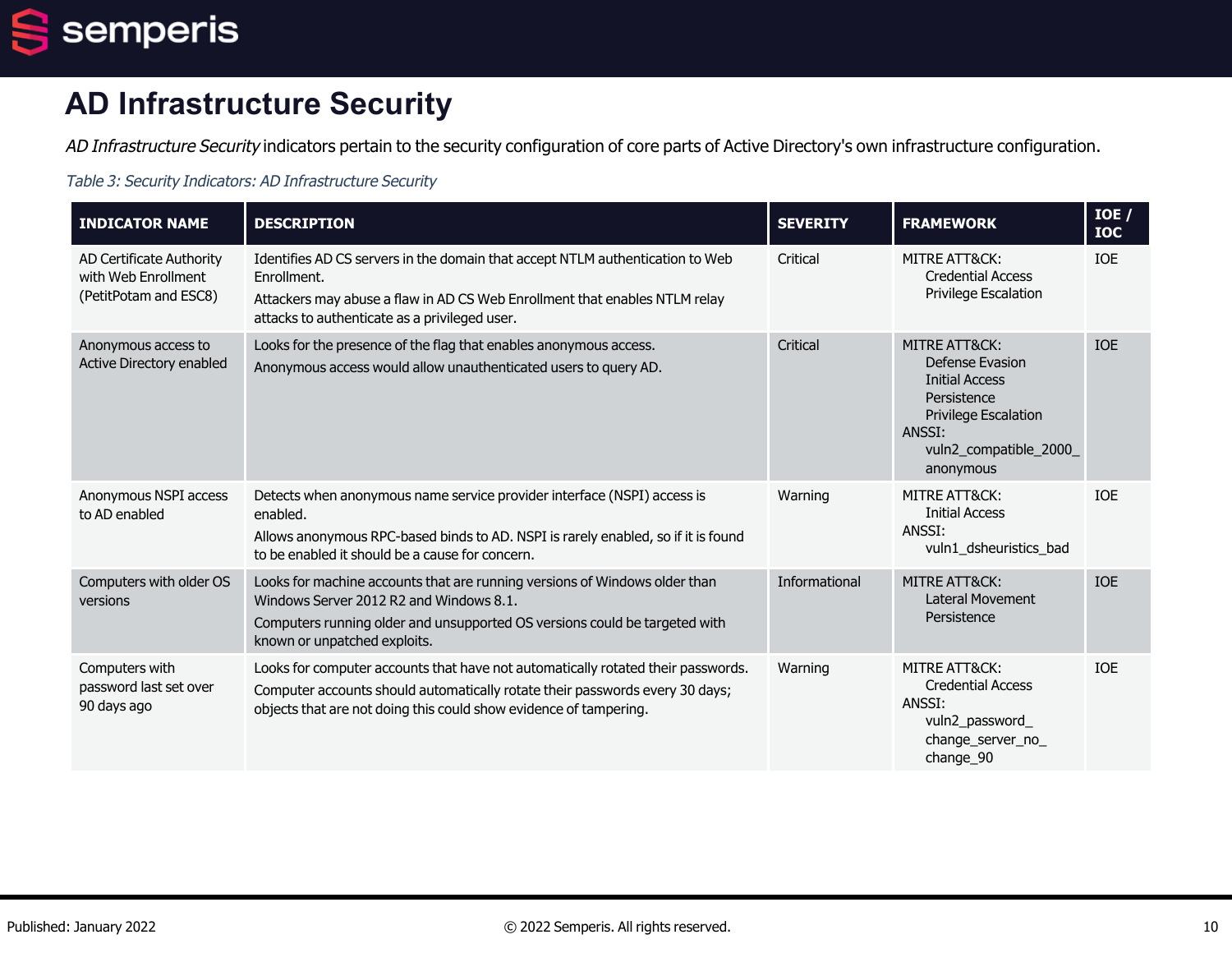

| <b>INDICATOR NAME</b>                                                                       | <b>DESCRIPTION</b>                                                                                                                                                                                                                                                                                                                              | <b>SEVERITY</b> | <b>FRAMEWORK</b>                                                                                                        | IOE /<br><b>IOC</b> |
|---------------------------------------------------------------------------------------------|-------------------------------------------------------------------------------------------------------------------------------------------------------------------------------------------------------------------------------------------------------------------------------------------------------------------------------------------------|-----------------|-------------------------------------------------------------------------------------------------------------------------|---------------------|
| Dangerous control paths<br>expose certificate<br>containers                                 | Looks for non-default principals with permissions on the NTAuthCertificates<br>container, which holds the intermediate CA certificates used to authenticate to<br>Active Directory.<br>Unprivileged users with permissions on the NTAuthCerticates container have the<br>ability to escalate their access and make the domain trust a rogue CA. | Warning         | <b>MITRE ATT&amp;CK:</b><br><b>Credential Access</b><br>ANSSI:<br>vuln1_adcs_control                                    | <b>IOE</b><br>IOC   |
| Dangerous control paths<br>expose certificate<br>templates                                  | Looks for non-default principals with the ability to write properties on a certificate<br>template.<br>Unprivileged users with write properties on certificate templates have the ability to<br>escalate their access and create vulnerable certificates to enroll.                                                                             | Warning         | MITRE ATT&CK:<br><b>Credential Access</b><br>ANSSI:<br>vuln1_adcs_template_<br>control                                  | <b>IOE</b><br>IOC   |
| * Dangerous Trust<br><b>Attribute Set</b>                                                   | Identifies trusts with either of the following attributes set: TRUST_ATTRIBUTE_<br>CROSS ORGANIZATION ENABLE TGT DELEGATION or TRUST ATTRIBUTE<br>PIM_TRUST.<br>Setting these attributes will either allow a kerberos ticket to be delegated or<br>reduce the protection that SID filtering provides.                                           | Warning         | MITRE ATT&CK:<br><b>Privilege Escalation</b>                                                                            | <b>IOE</b><br>IOC   |
| Domain controllers in an<br>inconsistent state                                              | Looks for domain controllers that may be in an inconsistent state, indicating a<br>possible rogue or otherwise non-functional DC.<br>Illegitimate machines acting as DCs could indicate someone has compromised the<br>environment (e.g., using DCShadow or similar DC spoofing attack).                                                        | Informational   | MITRE ATT&CK:<br><b>Privilege Escalation</b><br>Resource Development<br>ANSSI:<br>vuln1_dc_inconsistent_<br>uac         | IOE                 |
| Domain controllers that<br>have not authenticated<br>to the domain for more<br>than 45 days | Looks for domain controllers that have not authenticated to the domain in over 45<br>days.<br>Lack of domain authentication reveals out-of-sync machines. If an attacker<br>compromises an offline DC and cracks the credentials or re-connects to the<br>domain, they may be able to introduce unwanted changes to Active Directory.           | Warning         | MITRE ATT&CK:<br><b>Credential Access</b><br>Privilege Escalation<br>ANSSI:<br>vuln1_password<br>change inactive dc     | <b>IOE</b>          |
| Domain controllers with<br>old passwords                                                    | Looks for domain controller machine accounts whose password has not been reset<br>in over 45 days.<br>Machine accounts with older passwords could indicate a DC that is no longer<br>functioning in the domain. In addition, DCs with older machine account passwords<br>could be more easily taken over.                                       | Informational   | MITRE ATT&CK:<br><b>Privilege Escalation</b><br>Resource Development<br>ANSSI:<br>vuln1_password<br>change_dc_no_change | <b>IOE</b>          |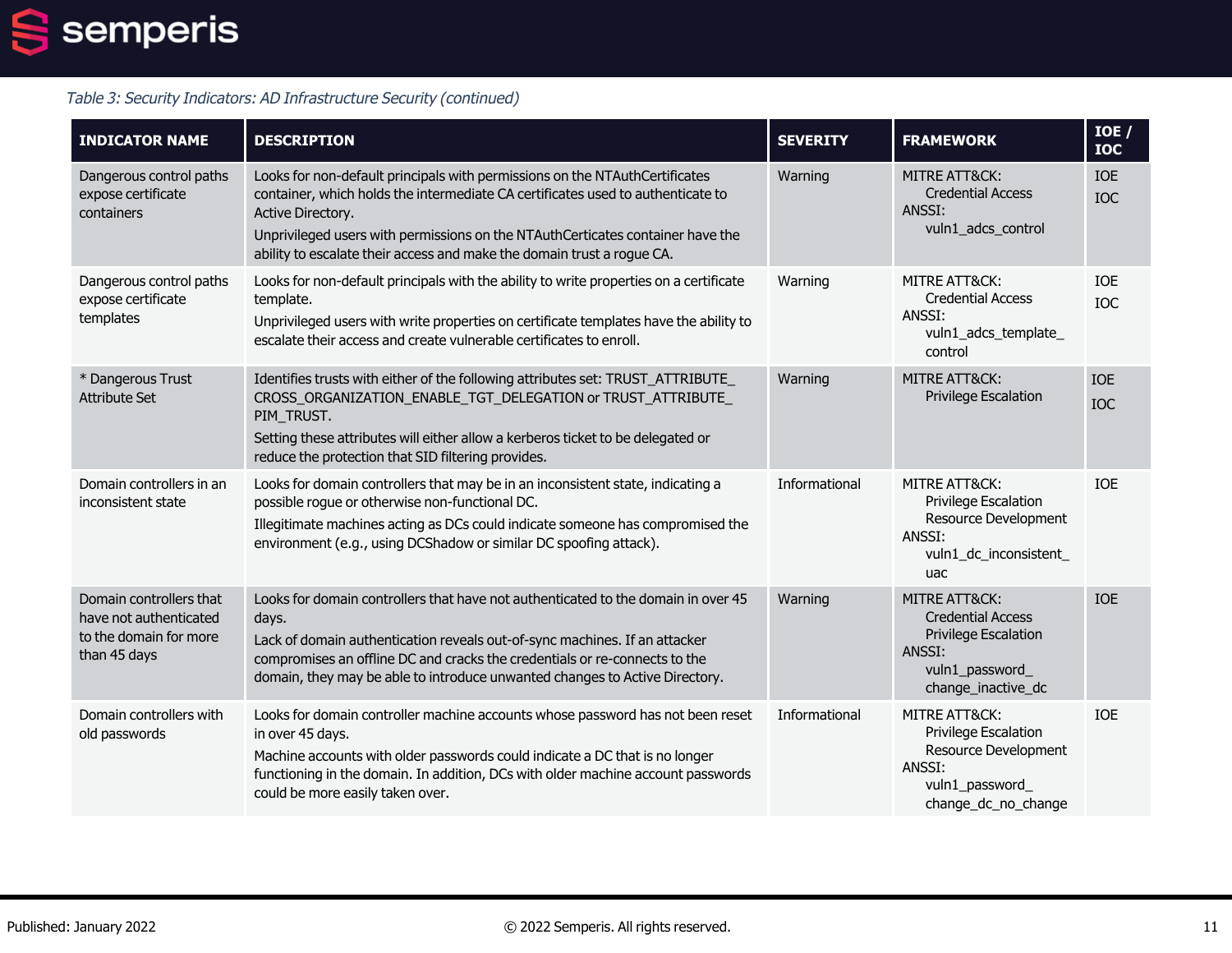

| <b>INDICATOR NAME</b>                                          | <b>DESCRIPTION</b>                                                                                                                                                                                                                                                                                                                                                                          | <b>SEVERITY</b> | <b>FRAMEWORK</b>                                                                                                                     | IOE /<br><b>IOC</b>      |
|----------------------------------------------------------------|---------------------------------------------------------------------------------------------------------------------------------------------------------------------------------------------------------------------------------------------------------------------------------------------------------------------------------------------------------------------------------------------|-----------------|--------------------------------------------------------------------------------------------------------------------------------------|--------------------------|
| Domain trust to a third-<br>party domain without<br>quarantine | Looks for outbound forest trusts that have the Quarantine flag set to false.<br>An attacker that has compromised the remote domain can create a "spoofable"<br>account to gain access to every resource on the local domain. If a dangerous<br>control path is exposed, any "spoofable" account could also escalate his privileges<br>up to Domain Admins and compromise the entire forest. | Warning         | <b>MITRE ATT&amp;CK:</b><br><b>Lateral Movement</b><br>ANSSI:<br>vuln1_trusts_domain_<br>notfiltered                                 | <b>TOE</b>               |
| Domains with obsolete<br>functional levels                     | Looks for AD domains that have a domain functional level set to Windows Server<br>2012 or lower.<br>Lower functional levels mean that newer security features available in AD cannot<br>be leveraged.                                                                                                                                                                                       | Informational   | MITRE ATT&CK:<br>Reconnaissance                                                                                                      | <b>IOE</b>               |
| <b>Evidence of Mimikatz</b><br><b>DCShadow attack</b>          | Looks for evidence that a machine has been used to inject arbitrary changes into<br>AD using a "fake" domain controller.<br>These changes bypass the security event log and cannot be spotted using<br>standard monitoring tools.                                                                                                                                                           | Critical        | <b>MITRE ATT&amp;CK:</b><br>Defense Evasion                                                                                          | <b>IOE</b><br><b>IOC</b> |
| * gMSA not used                                                | Checks for enabled group Managed Service Accounts (gMSA) objects in the<br>domain.<br>The gMSA feature in Windows Server 2016 allows automatic rotation of passwords<br>for service accounts, making them much more difficult for attackers to<br>compromise.                                                                                                                               | Informational   | MITRE ATT&CK:<br><b>Credential Access</b>                                                                                            | <b>IOE</b>               |
| gMSA objects with old<br>passwords                             | Looks for group managed service accounts (gMSA) that have not automatically<br>rotated their passwords.<br>Objects that are not rotating their passwords regularly could show evidence of<br>tampering.                                                                                                                                                                                     | Warning         | MITRE ATT&CK:<br><b>Credential Access</b>                                                                                            | <b>IOE</b>               |
| Non-default access to<br>gMSA root key                         | Looks for non-default principals with permissions to read the msKds-RootKeyData<br>attribute on the KDS root key.<br>Users with read permissions to this property could compromise every gMSA<br>account in the forest.                                                                                                                                                                     | Warning         | <b>MITRE ATT&amp;CK:</b><br><b>Credential Access</b><br>ANSSI:<br>vuln1_permissions_<br>gmsa_keys<br>vuln2_permissions_<br>gmsa_keys | IOE<br><b>IOC</b>        |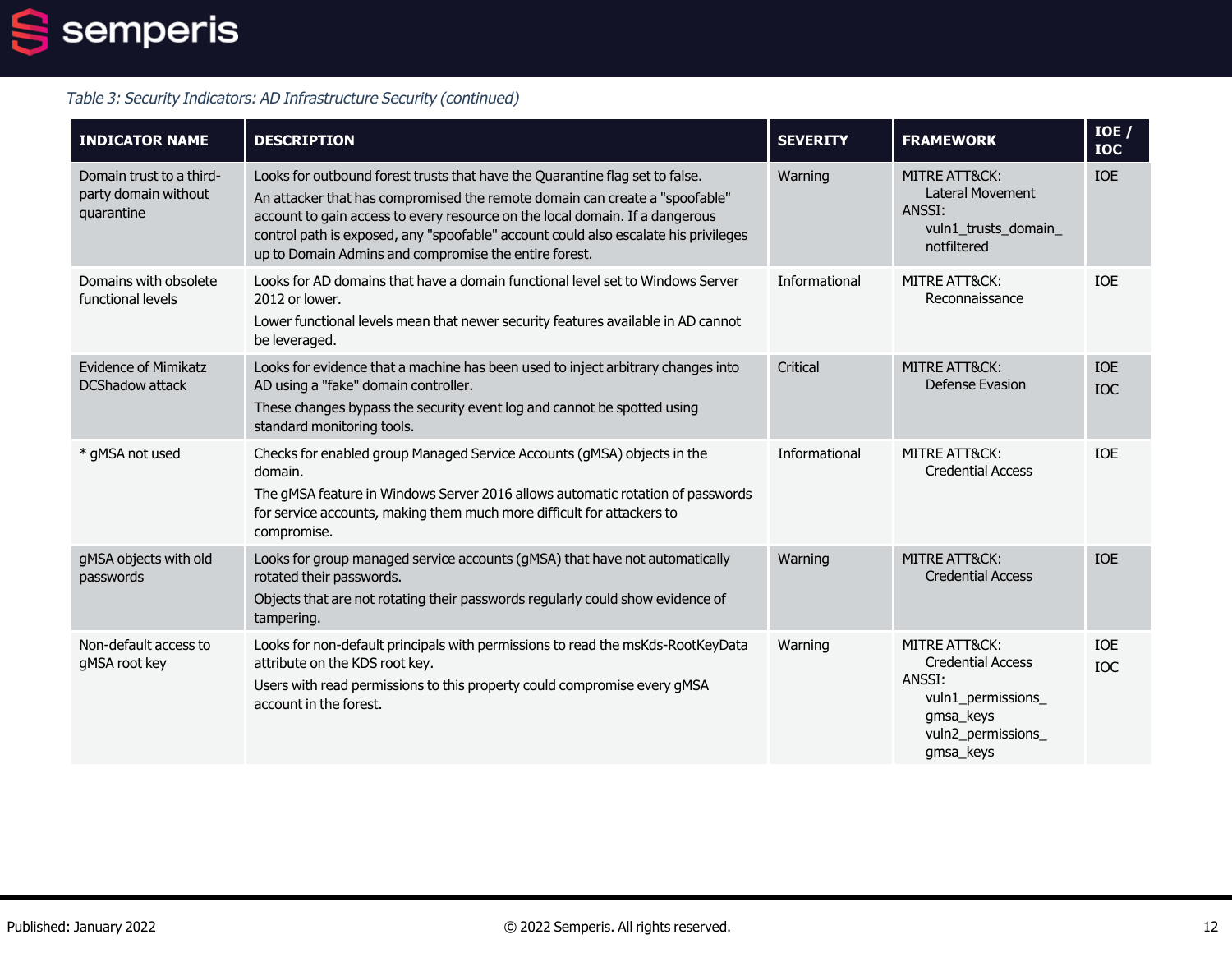## $\overline{\mathbf{2}}$ semperis

| <b>INDICATOR NAME</b>                                                    | <b>DESCRIPTION</b>                                                                                                                                                                                                                                                                                                             | <b>SEVERITY</b> | <b>FRAMEWORK</b>                                                                          | IOE /<br><b>IOC</b>      |
|--------------------------------------------------------------------------|--------------------------------------------------------------------------------------------------------------------------------------------------------------------------------------------------------------------------------------------------------------------------------------------------------------------------------|-----------------|-------------------------------------------------------------------------------------------|--------------------------|
| Non-standard schema<br>permissions                                       | Looks for additional principals with any permissions beyond generic Read to the<br>schema partitions.<br>By default, modification permissions on the schema are limited to Schema Admins.<br>These permissions grant the trusted principal complete control over the Active<br>Directory.                                      | Warning         | MITRE ATT&CK:<br><b>Privilege Escalation</b><br>ANSSI:<br>vuln1_permissions_<br>schema    | <b>IOE</b><br><b>IOC</b> |
| NTFRS SYSVOL<br>replication                                              | Looks for indication of usage of FRS for SYSVOL replication.<br>NTFRS is an older protocol that has been replaced by DFSR. Attackers that can<br>manipulate NTFRS vulnerabilities to compromise SYSVOI can potentially change<br>GPOs and logon scripts to propagate malware and move laterally across the<br>environment.     | Warning         | MITRE ATT&CK:<br>Collection<br>ANSSI:<br>vuln2_sysvol_ntfrs                               | <b>IOE</b>               |
| Operator groups no<br>longer protected by<br>AdminSDHolder and<br>SDProp | Checks if dwAdminSDExMask on dsHeurstics has been set, which indicates a<br>change to the SDProp behavior that could compromise security.<br>A change to the AdminSDHolder SDProp behavior could indicate an attempt at<br>defense evasion.                                                                                    | Warning         | MITRE ATT&CK:<br>Defense Evasion                                                          | <b>IOE</b>               |
| Outbound forest trust<br>with SID History enabled                        | Looks for outbound forest trusts that have the TRUST_ATTRIBUTE_TREAT_AS_<br>EXTERNAL flag set to true.<br>If this flag is set, a cross-forest trust to a domain is treated as an external trust for<br>the purposes of SID filtering. This attribute relaxes the more stringent filtering<br>performed on cross-forest trusts. | Warning         | MITRE ATT&CK:<br><b>Lateral Movement</b><br>ANSSI:<br>vuln1_trusts_forest_sid-<br>history | <b>TOF</b>               |
| Print spooler service is<br>enabled on a DC                              | Looks for domain controllers that have the print spooler service running, which is<br>enabled by default.<br>Several critical flaws were found in Windows Print Spooler services, which directly<br>affect Print spoolers installed on domain controllers, enabling remote code<br>execution.                                  | Critical        | <b>MITRE ATT&amp;CK:</b><br>Execution<br><b>Lateral Movement</b><br>Privilege Escalation  | <b>TOE</b>               |
| Risky RODC credential<br>caching                                         | Looks for a Password Replication Policy that allows privileged objects.<br>If privileged users are in the allow list, they can be exposed to credential theft on<br>an RODC.                                                                                                                                                   | Warning         | MITRE ATT&CK:<br><b>Credential Access</b><br>ANSSI:<br>vuln2_rodc_priv_<br>revealed       | <b>TOF</b>               |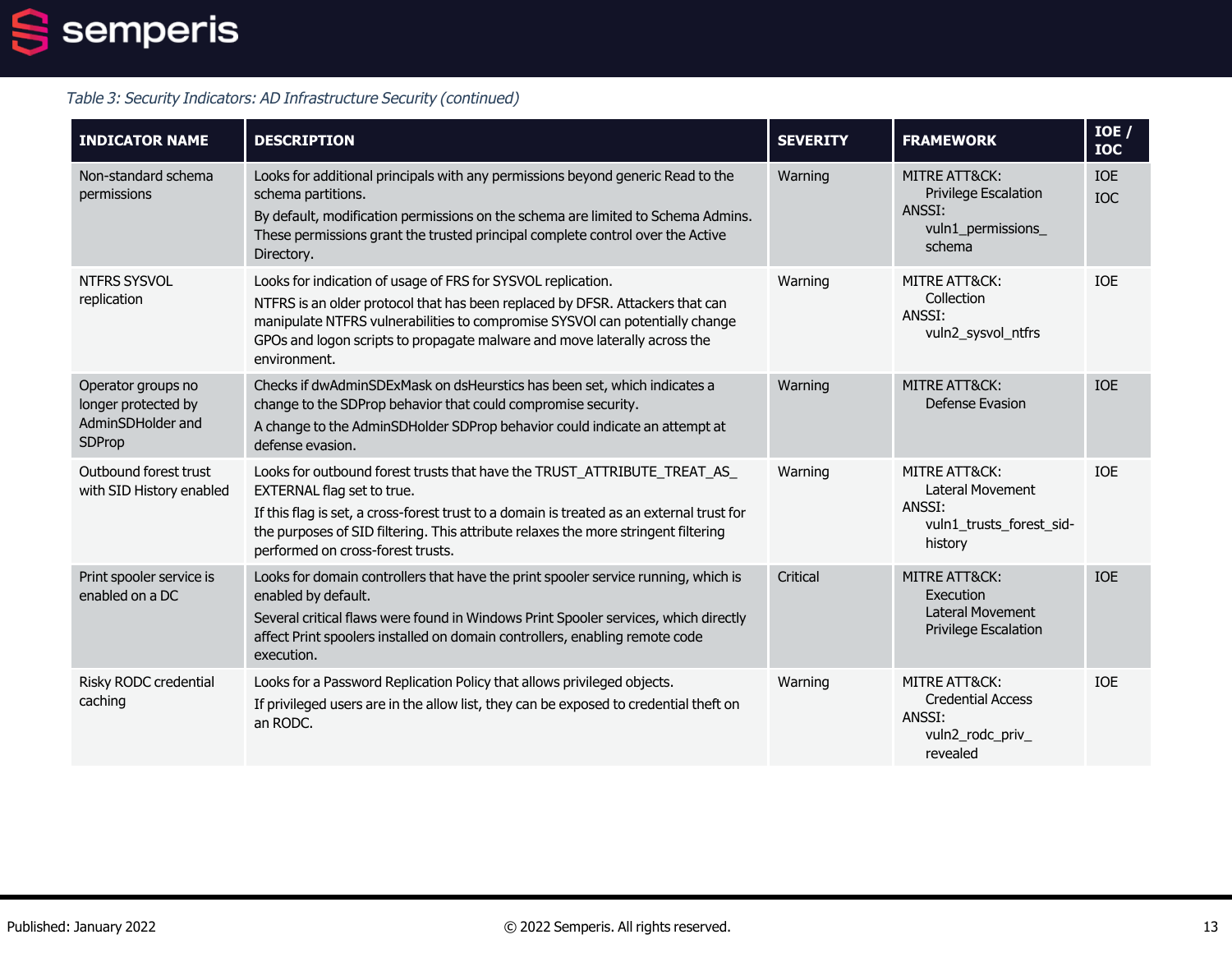

| <b>INDICATOR NAME</b>                       | <b>DESCRIPTION</b>                                                                                                                                                                                                                                                                                                         | <b>SEVERITY</b> | <b>FRAMEWORK</b>                                                                                                                         | IOE /<br><b>IOC</b>      |
|---------------------------------------------|----------------------------------------------------------------------------------------------------------------------------------------------------------------------------------------------------------------------------------------------------------------------------------------------------------------------------|-----------------|------------------------------------------------------------------------------------------------------------------------------------------|--------------------------|
| Unsecured DNS<br>configuration              | Looks for DNS zones configure with ZONE_UPDATE_UNSECURE, which allows<br>updating a DSN record anonymously.<br>An attacker could leverage this exposure to add a new DSN record or replace an<br>existing DNS record to spoof a management interface, then wait for incoming<br>connections in order to steal credentials. | Warning         | MITRE ATT&CK:<br><b>Privilege Escalation</b><br>ANSSI:<br>vuln1_dnszone_bad_<br>prop                                                     | <b>IOE</b>               |
| Weak certificate<br>encryption              | Looks for certificates stored in Active Directory with keysize smaller than 2048 bits<br>or using DSA encryption.<br>Weak certificates can be abused by attackers to gain access to systems who use<br>certificate authentication.                                                                                         | Critical        | MITRE ATT&CK:<br>Privilege Escalation<br>ANSSI:<br>vuln1_certificates_vuln                                                               | <b>IOE</b>               |
| Well-known privileged<br>SIDs in sIDHistory | Looks for security principals that contain specific SIDs of accounts from built-in<br>privileged groups within the sIDHistory attribute.<br>Allows those security principals to have the same privileges as those privileged<br>accounts, but in a way that is not obvious to monitor (e.g., through group<br>membership). | Warning         | MITRE ATT&CK:<br>Defense Evasion<br><b>Privilege Escalation</b><br>ANSSI:<br>vuln2 sidhistory dan-<br>gerous<br>vuln3_sidhistory_present | <b>IOE</b><br><b>IOC</b> |
| Zerologon vulnerability                     | Looks for security vulnerability to CVE-2020-1472, which was patched by Microsoft<br>in August 2020.<br>Without this patch, an unauthenticated attacker can exploit CVE-2020-1472 to<br>elevate their privileges and get administrative access on the domain.                                                              | Critical        | MITRE ATT&CK:<br>Privilege Escalation                                                                                                    | <b>IOE</b>               |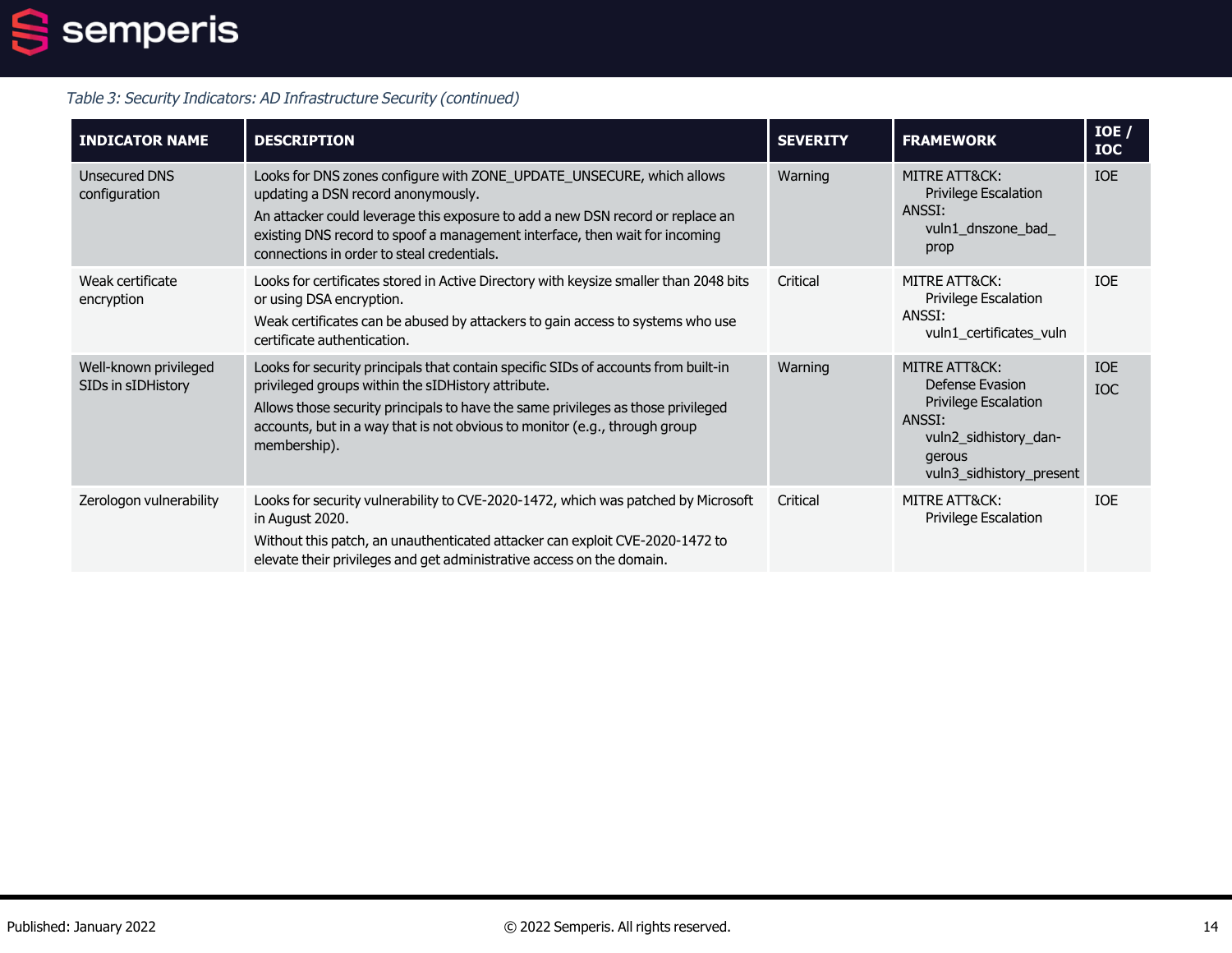semperis  $\blacksquare$ 

# **Group Policy Security**

Group Policy Security indicators pertain to the security configuration of GPOs and their deployment within Active Directory.

#### Table 4: Security Indicators: Group Policy Security

| <b>INDICATOR NAME</b>                                                                                    | <b>DESCRIPTION</b>                                                                                                                                                                                                                                                                                                                                                         | <b>SEVERITY</b> | <b>FRAMEWORK</b>                                                                                                       | IOE /<br><b>IOC</b>      |
|----------------------------------------------------------------------------------------------------------|----------------------------------------------------------------------------------------------------------------------------------------------------------------------------------------------------------------------------------------------------------------------------------------------------------------------------------------------------------------------------|-----------------|------------------------------------------------------------------------------------------------------------------------|--------------------------|
| Changes to Default<br>Domain Policy or Default<br><b>Domain Controllers</b><br>Policy in the last 7 days | Looks for recent changes to the Default Domain Policy and Default Domain<br>Controllers Policy GPOs.<br>These GPOs control domain-wide and domain controller-wide security settings<br>and can be misused to gain privileged access to AD.                                                                                                                                 | Informational   | MITRE ATT&CK:<br>Defense Evasion<br>Privilege Escalation                                                               | <b>IOE</b><br><b>IOC</b> |
| GPO linking delegation<br>at the AD Site level                                                           | Looks for non-privileged principals who have write permissions on the GPLink<br>attribute or Write DACL/Write Owner on the object.<br>When non-privileged users can link GPOs at the AD Site level, they have the ability<br>to effect change on domain controllers. They can potentially elevate access and<br>change domain-wide security posture.                       | Warning         | MITRE ATT&CK:<br>Execution<br><b>Privilege Escalation</b><br>ANSSI:<br>vuln1_permissions_gpo_<br>priv                  | <b>IOE</b>               |
| GPO linking delegation<br>at the domain controller<br>OU level                                           | Looks for non-privileged principals who have write permissions on the GPLink<br>attribute or Write DAC/Write Owner on the object.<br>When non-privileged users can link GPOs at the domain controller OU level, they<br>have the ability to effect change on domain controllers. They can potentially<br>elevate access and change domain-wide security posture.           | Warning         | MITRE ATT&CK:<br>Execution<br><b>Privilege Escalation</b><br>ANSSI:<br>vuln1_permissions_gpo_<br>priv                  | <b>IOE</b>               |
| GPO linking delegation<br>at the domain level                                                            | Looks for non-privileged principals who have write permissions on the GPLink<br>attribute or Write DACL/Write Owner on the object.<br>When non-privileged users can link GPOs at the domain level, they have the ability<br>to effect change across all users and computers in the domain. They can<br>potentially elevate access and change domain-wide security posture. | Warning         | <b>MITRE ATT&amp;CK:</b><br>Defense Evasion<br><b>Privilege Escalation</b><br>ANSSI:<br>vuln1_permissions_gpo_<br>priv | <b>TOE</b>               |
| Reversible passwords<br>found in GPOs                                                                    | Looks in the SYSVOL for GPOs that contain passwords that can be easily<br>decrypted by an attacker (so called "Cpassword" entries).<br>This area is one of the first things attackers look for when they've gained access to<br>an AD environment.                                                                                                                         | Critical        | MITRE ATT&CK:<br><b>Credential Access</b>                                                                              | <b>IOE</b>               |
| * SYSVOL Executable<br>Changes                                                                           | Looks for modifications to executable files within SYSVOL.<br>Changes to the executable files within SYSVOL should be accounted for or<br>investigated to look for potential security posture weakening.                                                                                                                                                                   | Informational   | <b>MITRE ATT&amp;CK:</b><br>Execution<br>Persistence<br><b>Privilege Escalation</b>                                    | <b>IOE</b><br><b>IOC</b> |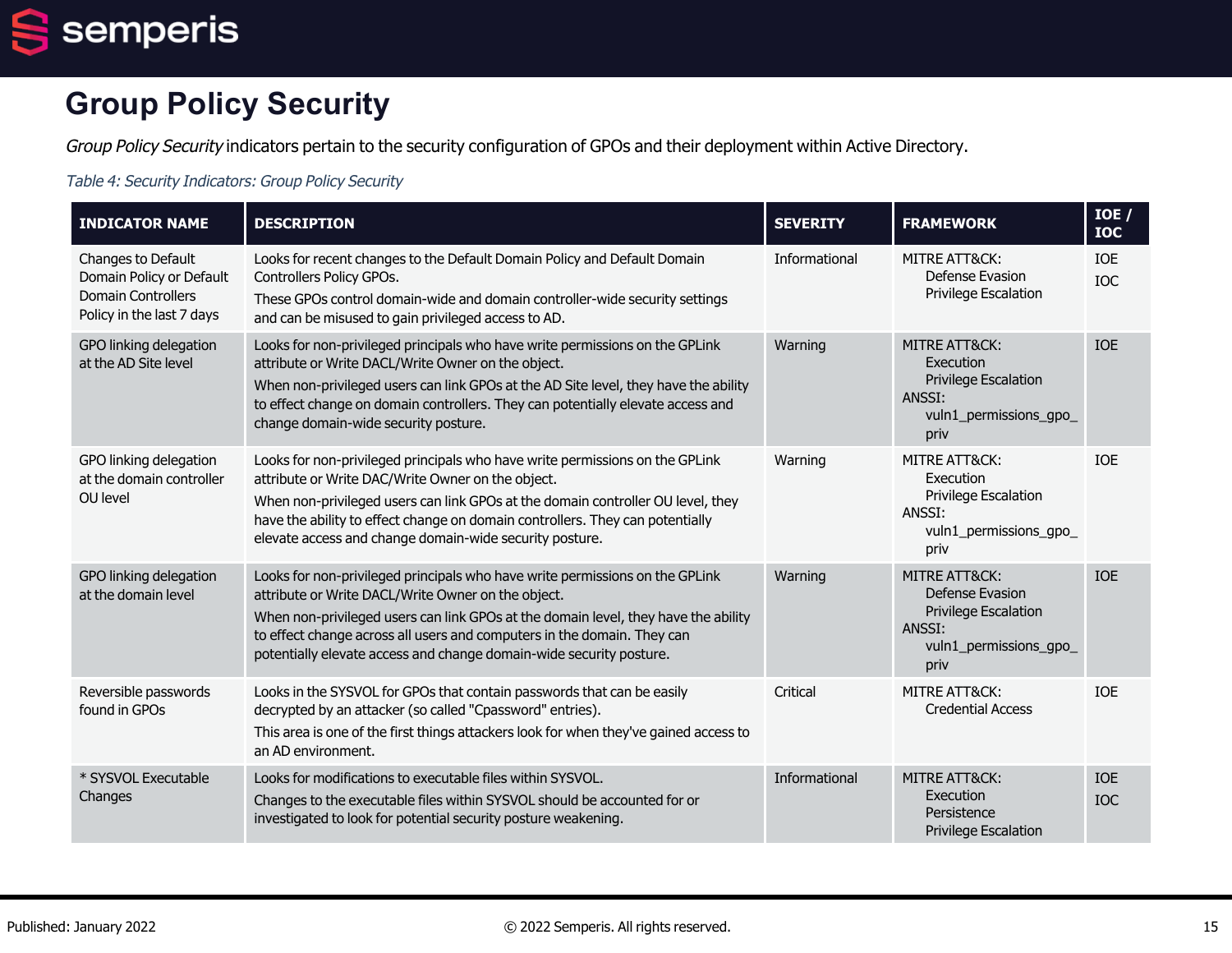

# **Kerberos Security**

Kerberos Security indicators pertain to the configuration of Kerberos capabilities on computer and user accounts within Active Directory.

#### Table 5: Security Indicators: Kerberos Security

| <b>INDICATOR NAME</b>                                                                                       | <b>DESCRIPTION</b>                                                                                                                                                                                                                                                                                                      | <b>SEVERITY</b> | <b>FRAMEWORK</b>                                                                                                            | IOE /<br><b>IOC</b>      |
|-------------------------------------------------------------------------------------------------------------|-------------------------------------------------------------------------------------------------------------------------------------------------------------------------------------------------------------------------------------------------------------------------------------------------------------------------|-----------------|-----------------------------------------------------------------------------------------------------------------------------|--------------------------|
| Computer account<br>takeover through<br>Kerberos Resource-<br><b>Based Constrained</b><br>Delegation (RBCD) | Looks for the msDS-Allowed-ToActOnBehalfOfOtherIdentity attribute on<br>computer objects.<br>Attackers could use Kerberos RBCD configuration to escalate privileges through a<br>computer they control if that computer has delegation to the target system.                                                            | Informational   | MITRE ATT&CK:<br><b>Credential Access</b><br>Lateral Movement<br>Privilege Escalation                                       | IOE<br>IOC               |
| Computer or user<br>accounts with<br>unconstrained<br>delegation                                            | Looks for computer or user accounts that are trusted for unconstrained Kerberos<br>delegation.<br>Accounts with unconstrained delegation are easily targeted for Kerberos-based<br>attacks.                                                                                                                             | Warning         | MITRE ATT&CK:<br>Defense Evasion<br><b>Lateral Movement</b><br>ANSSI:<br>vuln2 delegation t4d                               | <b>IOE</b>               |
| Domain controllers with<br>Resource-Based<br><b>Constrained Delegation</b><br>(RBCD) enabled                | Detects a configuration that grants certain accounts with complete delegation to<br>domain controllers.                                                                                                                                                                                                                 | Warning         | MITRE ATT&CK:<br>Defense Evasion<br>Lateral Movement<br>Privilege Escalation<br>ANSSI:<br>vuln1_delegation_sour-<br>cedeleg | <b>IOE</b><br><b>IOC</b> |
| Kerberos krbtgt account<br>with old password                                                                | Looks for a krbtgt user account whose password has not changed in the past 180<br>days.<br>If the krbtgt account's password is compromised, Golden Ticket attacks can be<br>performed to obtain access to any resource in an AD domain.                                                                                 | Warning         | <b>MITRE ATT&amp;CK:</b><br><b>Credential Access</b><br>ANSSI:<br>vuln2_krbtgt                                              | <b>IOE</b>               |
| Kerberos protocol<br>transition delegation<br>configured                                                    | Looks for services that have been configured to allow Kerberos protocol<br>transition, which basically says that a delegated service can use any available<br>authentication protocol.<br>Compromised services can reduce the quality of their authentication protocol that<br>is more easily compromised (e.g., NTLM). | Warning         | MITRE ATT&CK:<br><b>Credential Access</b><br><b>Lateral Movement</b><br><b>Privilege Escalation</b>                         | <b>IOE</b><br><b>IOC</b> |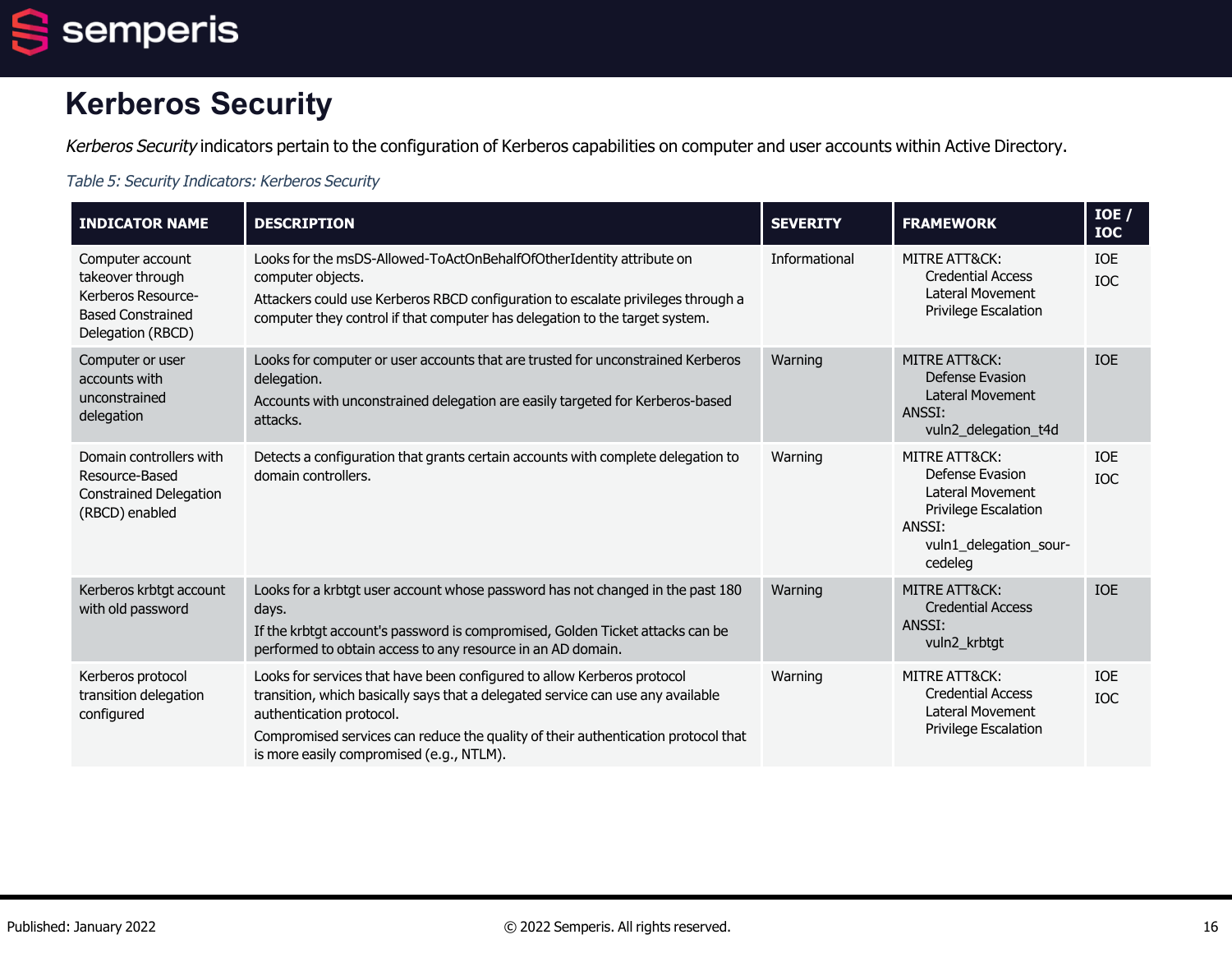## $\overline{\mathbf{2}}$ semperis

### Table 5: Security Indicators: Kerberos Security (continued)

| <b>INDICATOR NAME</b>                                                                              | <b>DESCRIPTION</b>                                                                                                                                                                                                                                                                                                                         | <b>SEVERITY</b> | <b>FRAMEWORK</b>                                                                                     | IOE<br><b>IOC</b>        |
|----------------------------------------------------------------------------------------------------|--------------------------------------------------------------------------------------------------------------------------------------------------------------------------------------------------------------------------------------------------------------------------------------------------------------------------------------------|-----------------|------------------------------------------------------------------------------------------------------|--------------------------|
| krbtgt account with<br>Resource-Based<br><b>Constrained Delegation</b><br>(RBCD) enabled           | Looks for a krbtgt account that has Resource-Based Constrained Delegation<br>(RBCD) defined.<br>Normally, delegations should not be created on the krbtgt account; if found, they<br>could represent significant risk and should be mitigated quickly.                                                                                     | Critical        | <b>MITRE ATT&amp;CK:</b><br>Privilege Escalation<br>ANSSI:<br>vuln1_delegation_a2d2                  | <b>IOE</b><br><b>IOC</b> |
| Objects with constrained<br>delegation configured                                                  | Looks for any objects that have values in the msDS-AllowedToDelegateTo<br>attribute (i.e. Constrained Delegation) and does not have the UserAccountControl<br>bit for protocol transition set.<br>Attackers may use delegations to move laterally or escalate privileges if they<br>compromise a service that is trusted to delegate.      | Informational   | MITRE ATT&CK:<br><b>Lateral Movement</b><br>Privilege Escalation                                     | <b>IOE</b><br><b>IOC</b> |
| Principals with<br>constrained<br>authentication<br>delegation enabled for a<br>DC service         | Looks for computers and users that have constrained delegation enabled for a<br>service running on a DC.<br>If an attacker can create such a delegation, they can authenticate to that service<br>using any user that is not protected against delegation.                                                                                 | Warning         | <b>MITRE ATT&amp;CK:</b><br>Privilege Escalation                                                     | <b>IOE</b><br><b>IOC</b> |
| Principals with<br>constrained delegation<br>using protocol transition<br>enabled for a DC service | Looks for computers and users that have constrained delegation using protocol<br>transition defined against a service running on a DC.<br>If an attacker can create such a delegation for a service that they can control or<br>compromise an existing service, they can effectively gain a TGS for any user with<br>privileges to the DC. | Warning         | MITRE ATT&CK:<br>Privilege Escalation<br>ANSSI:<br>vuln1_delegation_t2a4d                            | IOE<br><b>IOC</b>        |
| Privileged users with<br>ServicePrincipalNames<br>defined                                          | Looks for accounts with the adminCount attribute set to 1<br>AND ServicePrincipalNames (SPNs) defined on the account.<br>Privileged accounts that have an SPN defined are targets for Kerberos-based<br>attacks that can elevate privileges to those accounts.                                                                             | Warning         | MITRE ATT&CK:<br><b>Credential Access</b><br><b>Privilege Escalation</b><br>ANSSI:<br>vuln1_spn_priv | <b>IOE</b><br><b>IOC</b> |
| Users with<br>ServicePrincipalName<br>defined                                                      | Provides a way to visually inventory all user accounts that have<br>ServicePrincipalNames (SPNs) defined.<br>Generally, SPNs are only defined for "Kerberized" services; other accounts with<br>an SPN may be cause for concern.                                                                                                           | Informational   | MITRE ATT&CK:<br>Privilege Escalation                                                                | IOE<br><b>IOC</b>        |